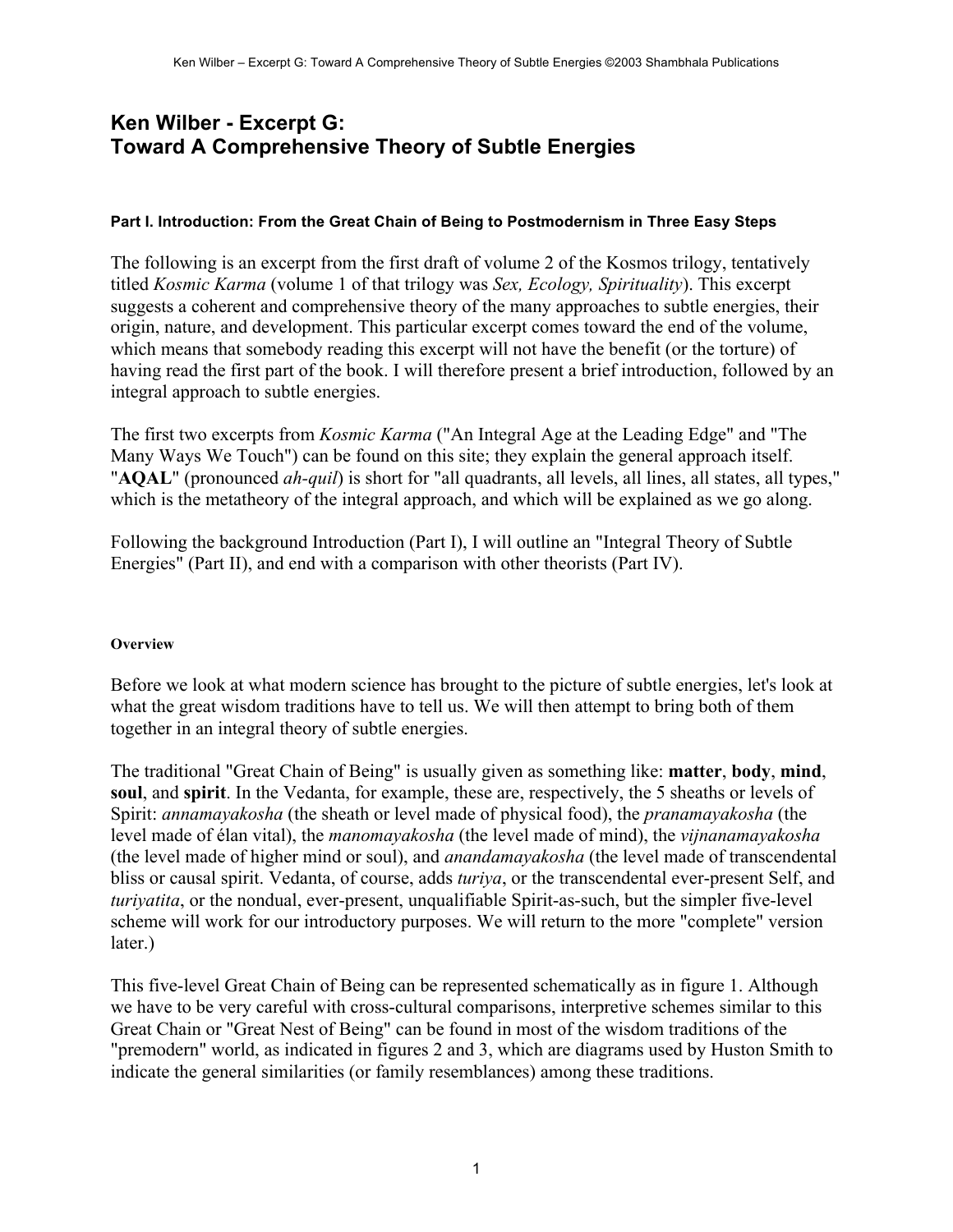With reference to figure 1, notice that the Great Chain, as conceived by its proponents (from Plotinus to Aurobindo), is indeed more of a Great Nest—or what is often called a "holarchy" because each senior level goes beyond its junior levels but envelopes them (or "nests" them) what Plotinus called "a development that is envelopment." Each higher level, however, also radically transcends its juniors and can neither be reduced to its juniors nor explained by them. This is indicated in figure 1 as  $(A)$ ,  $(A + B)$ ,  $(A + B + C)$ , and so on, which means that each senior level contains elements or qualities that are emergent and nonreducible.



**Figure 1.** *The Traditional Great Chain of Being*

For example, when life  $(A + B)$  emerges "out of" matter  $(A)$ , it contains certain qualities (such as sexual reproduction, interior emotions, autopoiesis, élan vital, etc.—all represented by "B") that cannot be accounted for in strictly the material terms of "A." Likewise, when mind (" $A + B + C$ ") emerges out of life, mind contains emergent characteristics ("C") that cannot be reduced to, nor explained by, life and matter alone. When soul (" $A + B + C + D$ ") emerges, it transcends mind and life and body. Evolution, then, is this "unfolding" of Spirit from matter to body to mind to soul to Spirit itself, or the realization of the absolute Spirit that was the Goal and Ground of the entire sequence.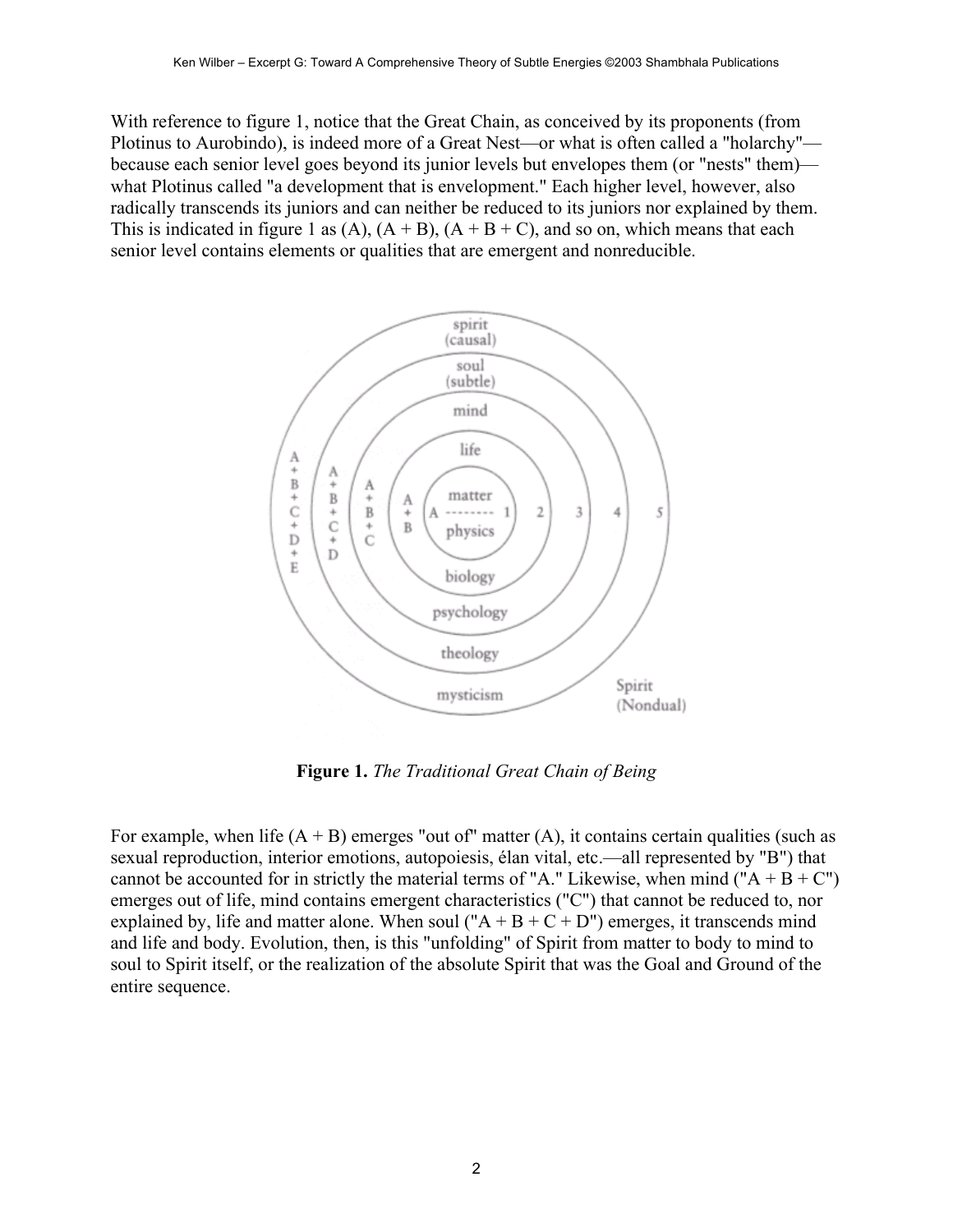

**Figure 2.** *The Great Chain in Various Wisdom Traditions*, compiled by Huston Smith (graphic layout courtesy of Brad Reynolds).

The best introduction to this traditional notion remains Schumacher's classic *A Guide for the Perplexed*, a title borrowed from Maimonides's great exposition on the same topic. The general idea is of a great holarchy of being and knowing, with the levels of reality in the "outer" world reflected in the levels of self (or levels of "interior" knowing and being), which is particularly suggested by figure 3.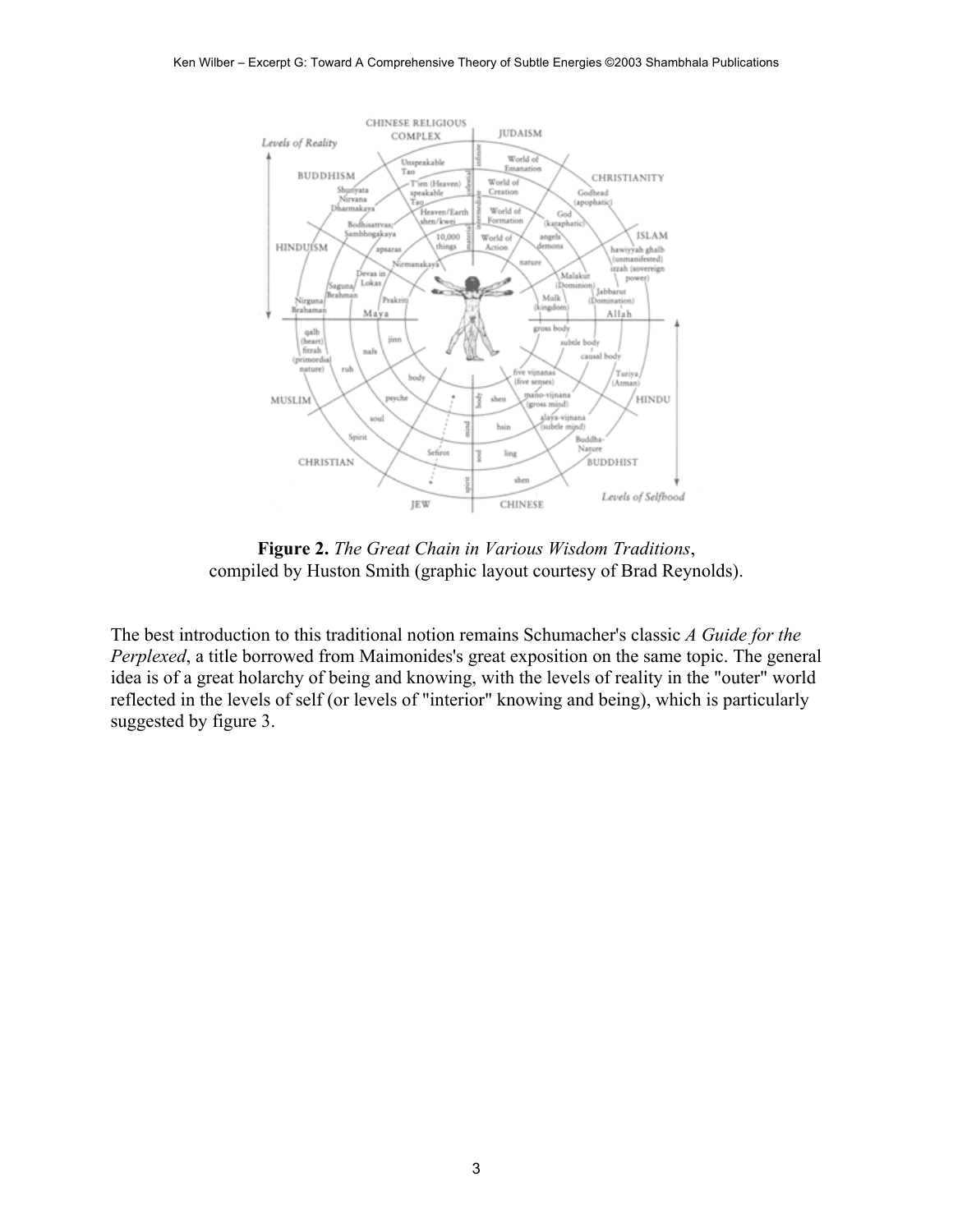

**Figure 3.** *"As Above, So Below"* (from Huston Smith, *Forgotten Truth*; reprinted with permission.)

But, according to the traditions, this entire process of *evolution* or "un-folding" could never occur without a prior process of *involution* or "in-folding." Not only can the higher not be explained in terms of the lower, and not only does the higher not actually emerge "out of" the lower, but the reverse of both of those is true, according to the traditions. That is, the lower dimensions or levels are actually sediments or deposits of the higher dimensions, and they find their meaning because of the higher dimensions of which they are a stepped-down or diluted version. This sedimentation process is called " **involution**" or " **emanation**." According to the traditions, before evolution or the unfolding of Spirit can occur, involution or the infolding of Spirit must occur: the higher successively steps down into the lower. Thus, the higher levels appear to emerge "out of" the lower levels during evolution—for example, life appears to emerge out of matter—because, and only because, they were first deposited there by involution. You cannot get the higher out of the lower unless the higher were already there, in potential—sleeping, as it were—waiting to emerge. The "miracle of emergence" is simply Spirit's creative play in the fields of its own manifestation.

Thus, for the traditions, the great cosmic game begins when Spirit throws itself outward, in sport and play (*lila*, *kenosis*), to create a manifest universe. Spirit "loses" itself, "forgets" itself, takes on a magical façade of manyness ( *maya*) in order to have a grand game of hide-and-seek with itself. Spirit first throws itself outward to create soul, which is a stepped-down and diluted reflection of Spirit; soul then steps down into mind, a paler reflection yet of Spirit's radiant glory; mind then steps down into life, and life steps down into matter, which is the densest, lowest, least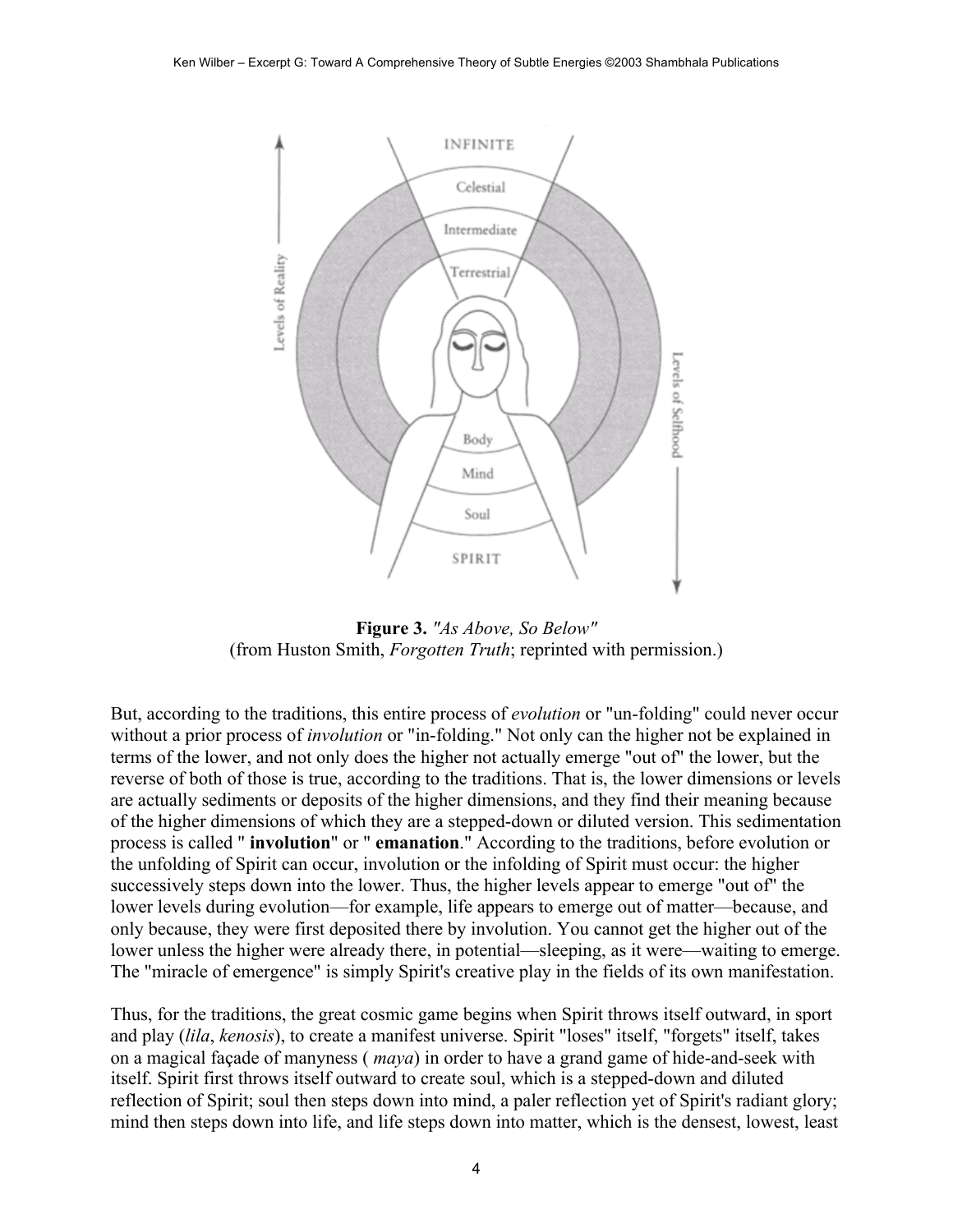conscious form of Spirit. We might represent this as: Spirit-as-spirit steps down into Spirit-assoul, which steps down into Spirit-as-mind, which steps down into Spirit-as-body, which steps down into Spirit-as-matter. These levels in the Great Nest are all *forms of Spirit*, but the forms become less and less conscious, less and less aware of their Source and Suchness, less and less alive to their ever-present Ground, even though they are all nevertheless nothing but Spirit-atplay.

If we can represent the major emergent stages in evolution as  $(A)$ ,  $(A + B)$ ,  $(A + B + C)$ , and so on—where the addition signs mean that something is emerging or being *added* to manifestation—then we could represent involution as the prior *subtraction* process: Spirit starts out full and complete, with all of manifestation contained as potential in itself, which we can represent in brackets:  $[A + B + C + D + E]$ . Spirit first steps down into manifestation—and begins to "lose" itself in manifestation—by shedding its pure spiritual nature and assuming a manifest, finite, limited form—namely, the *soul*  $[A + B + C + D]$ . The soul has now forgotten "E," or ist radical identity with and as Spirit, and, in the ensuing confusion and angst, the soul flees this terror by stepping down into mind  $[A + B + C]$ , which has forgotten "D," its soul radiance; and mind flees into life, forgetting "C," or its intelligence; and finally life sheds even its vegetative vitality "B" and appears as inert, insentient, lifeless matter, "A"—at which point something like the Big Bang occurs, whereupon matter blows into concrete existence and it appears that in the entire manifest world, there exists nothing but insentient, dead, lifeless matter.

But this matter is curiously frisky, is it not? It doesn't just seem to lie about, on unemployment insurance, watching TV. This matter astonishingly begins to wind itself up: "order out of chaos" is what complexity physics calls it—or dissipative structures, or self-organization, or dynamic becoming. But the traditionalists were more straightforward about it: "God does not remain petrified and dead; the very stones cry out and raise themselves to Spirit," as Hegel put it.

In other words, according to the traditions, once involution has occurred, then evolution begins or can begin, moving from (A) to  $(A + B)$  to  $(A + B + C)$ , and so on, with each major emergent step being but an unfolding or remembering of the higher dimensions that were secretly infolded or sedimented in the lower during involution. That which was dis-membered, fragmented, and forgotten during involution is re-membered, reunited, made whole, and realized during evolution. Hence, the doctrine of *anamnesis*, or Platonic and Vedantic "remembrance," so common in the traditions: if involution is a forgetting of who you are, evolution is a remembering of who and what you are: *tat tvam asi*: you are That. *Satori*, *metanoia*, *moksha*, and *wu* are some of the classic names for this realization.

## **1. Step One**

As beautiful and brilliant as that interpretive scheme is, it is not without its problems. It is not so much that the scheme itself is wrong, as that the modern and postmodern world has added several profound insights that need to be added or incorporated if we want a more integral or comprehensive view. This is what is meant by "from the Great Chain to postmodernism in three easy steps."

## *The Problem*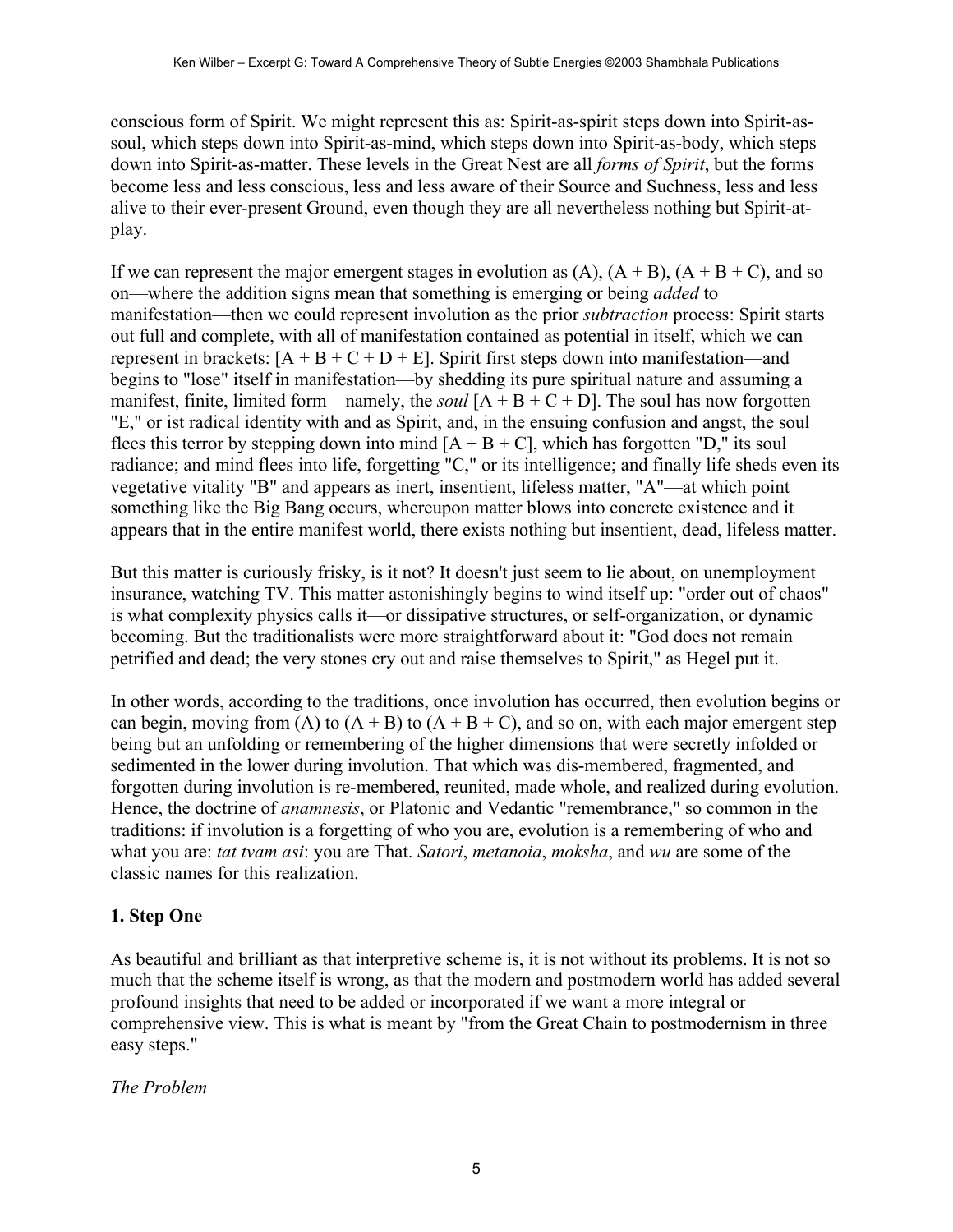The Great Nest, involution and evolution, dimension-levels of being and knowing: those were some of the profound contributions of the great saints and sages of the premodern world, and can indeed be found in everything from the *Enneads* of Plotinus to the *Lankavatara Sutra* to *The Life Divine* of Aurobindo, all expressions of the great metaphysical systems.

But there is one item we should perhaps keep in mind as we moderns attempt to assess those ideas: the great metaphysical systems were, in the last analysis, interpretive frameworks that the sages gave to their spiritual experiences. These schemes, such as the Great Chain, were *interpretations* of living *experiences*—they were not some sort of fixed, rigid, ontological grids that are true for all eternity. If, in the following, I question the adequacy of some of these interpretations, I am not at all questioning the authenticity of the experiences or realizations of these great sages. I am simply suggesting that, as evolution itself continues to move forward, new horizons can be used to recontextualize and reframe these experiences in interpretive meshworks that are more adequate in the light of modern and postmodern contributions, so that the net result is something of an integration of the very best of premodern, modern, and postmodern forms of Spirit's own unfolding.

Toward that end, I will suggest three central difficulties with the interpretive frameworks of the great metaphysical systems, as well as three suggested remedies. In my opinion, we want to keep as much as possible of the great traditional systems while jettisoning their unnecessary metaphysical interpretations, interpretations that not only are *not necessary* to explain the same set of data, but interpretations that *guarantee* that spirituality will not get a fair hearing in the court of modern and postmodern thought.

The first difficulty can be seen with this example. If you look at any of the figures representing traditional metaphysics (figs. 1, 2, 3), notice that all of the levels higher than matter are indeed *meta*-physical, which means beyond physics or beyond matter. The material level includes, for example, the human brain as a complex material entity. This means, according to the metaphysical systems, that the feelings of a worm (which are level 2) are on a higher level of reality than the human brain (which is level 1).

Something is clearly not quite right with that scheme. Part of the problem is that the relation of human consciousness to human neurophysiology is something that is *not obvious* (and not even available) to introspective phenomenology (i.e., to meditation or contemplation), which means that items such as dopamine, serotonin, synaptic pathways, the Kreb's cycle, hypothalamic regulation, and so on, were not generally available to the ancients. Again, this does not mean that their spiritual realization was flawed or inadequate, but simply that they did not have the advantage of some of the finite facts that modern science has discovered. Were Plotinus alive today, you can bet that several chapters of the *Enneads* would be devoted to brain neurophysiology and its relation to spirit. Were Shankara alive today, his commentaries on the *Brahma Sutras* would no doubt have extensive discussions on the relation of the *nadis* to neurotransmitters.

## *Suggested Solution*

What might Plotinus or Shankara have concluded about the relation of spiritual realities to material realities such as the brain? I believe they would have agreed to the following; but in any event, here is suggestion #1: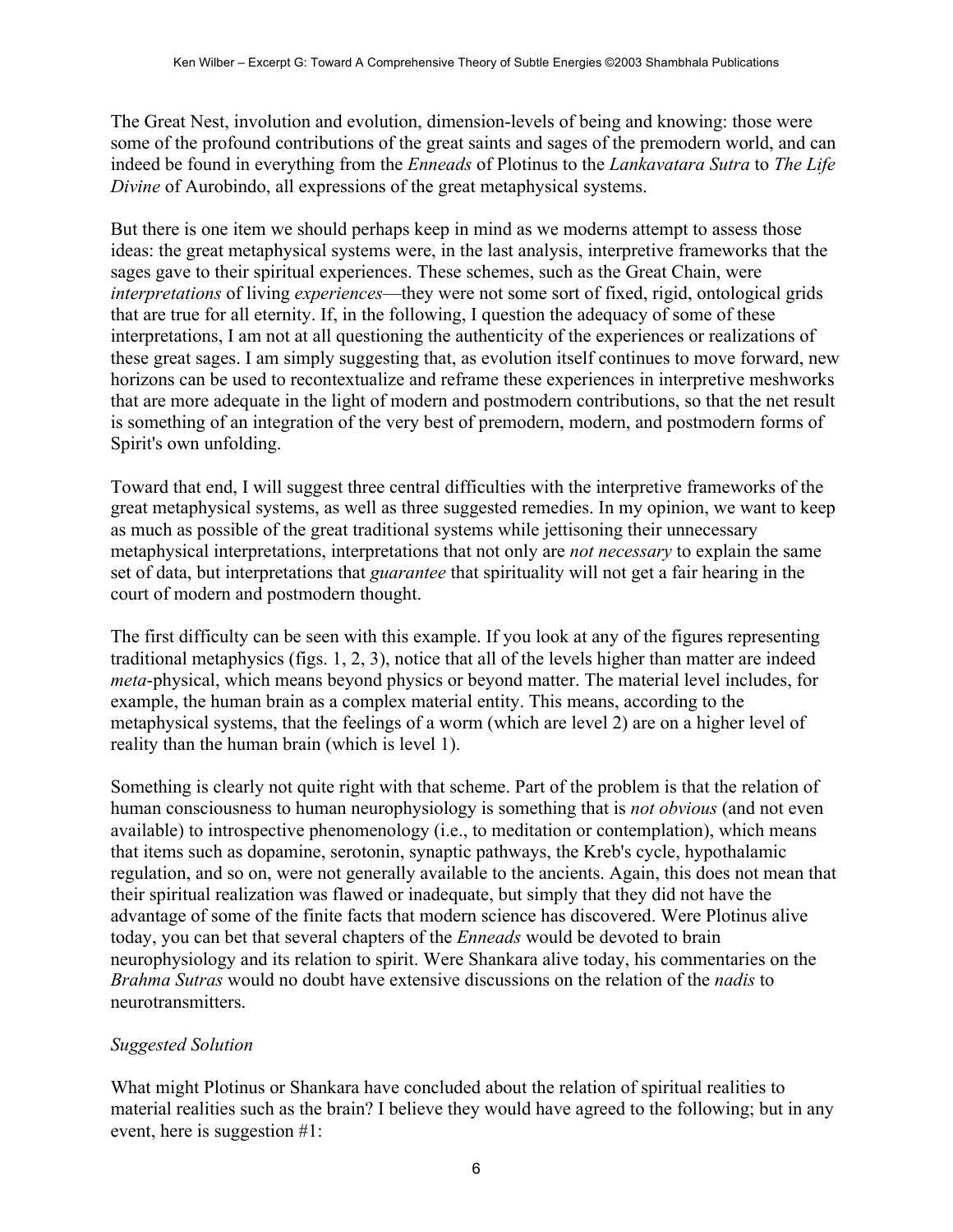In the manifest world, what we call "matter" is not the lowest rung in the great spectrum of existence, but the *exterior form* of *every* rung in the great spectrum. Matter is not lower with consciousness higher, but matter and consciousness are the exterior and interior of every occasion.



**Figure 4.** *Step One*: Matter Is Not the "Bottom" of All Levels but the "Exterior" of All Levels.

This can be schematically represented as shown in figure 4, and in more detail in figure 5. The basic move here is to take what appears as "matter" off of the bottom rung of existence (with all the other levels being higher and "meta"-physical) and instead make it the exterior form of all of the other levels. The traditions always understood that the levels "higher" than matter were "invisible" to the ordinary senses, and the same is true with our reformulation: namely, all the "interior" dimensions (feelings, mutual understanding, compassion, awareness, consciousness, etc.) are invisible to the exterior senses; but we can do so without unnecessary "metaphysical" interpretations. (I know, what about reincarnation? Hang on a minute....)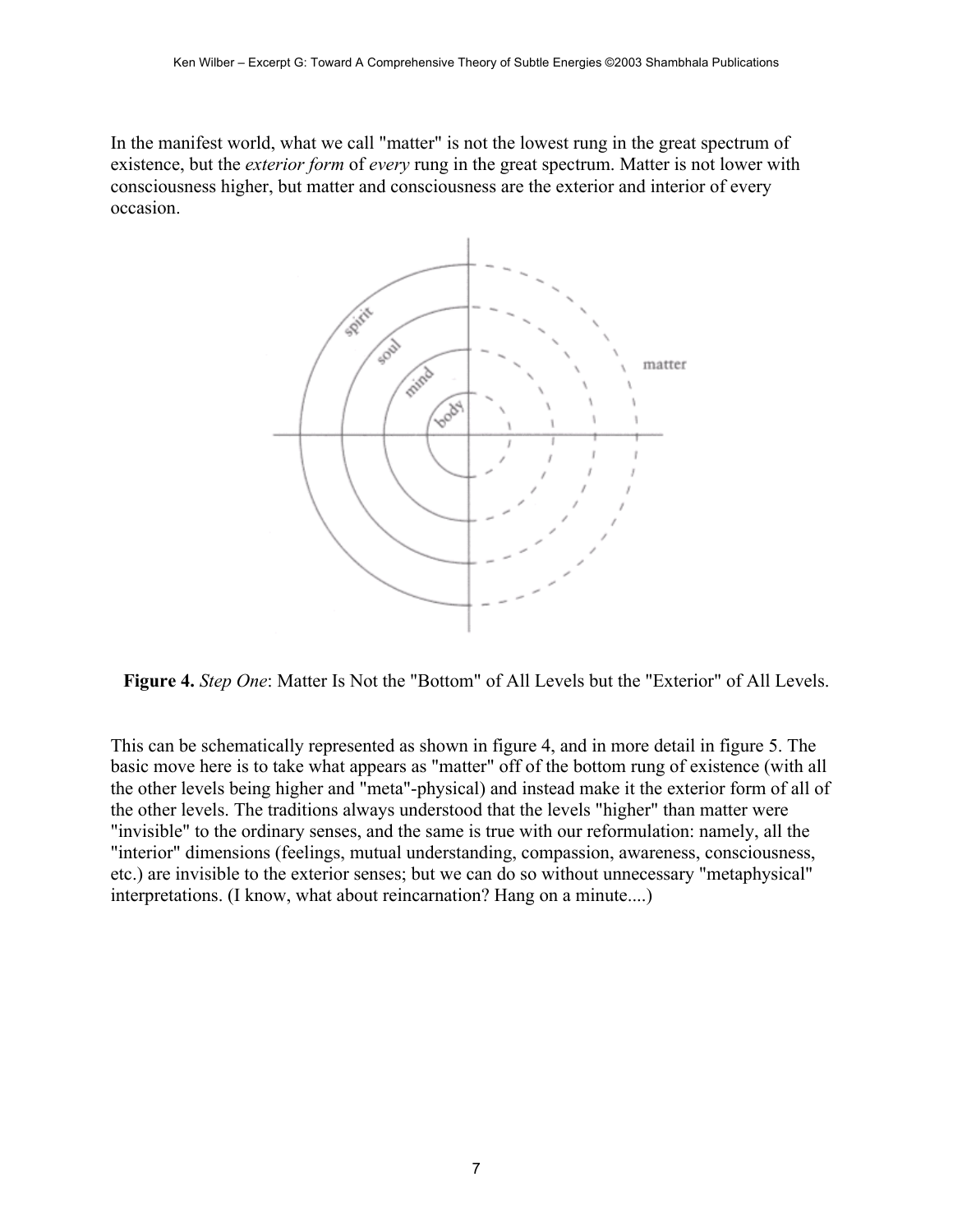

**Figure 5.** *The Four Quadrants.*

For the moment, we are confining our attention to the two upper quadrants. In the Upper-Right quadrant, we can see the evolution of exterior or "material" or "physical" forms, as disclosed by modern science. These exterior forms include, in order of increasing evolutionary complexity, items such as: atoms, molecules, early or prokaryotic cells, true or eukaryotic cells, organisms with a neural net, organisms with a neural cord (e.g., shrimp), a reptilian brain stem (e.g., lizard), a limbic system (e.g., horse), a neocortex or triune brain (e.g., humans, with several higher "structure-functions" also listed).

Those are all "exterior" or "material" forms, in that you can see them in the exterior, sensorimotor world. But each of those material forms of *increasing complexity* has, as an *interior* correlate, a level of *increasing consciousness*. Thus (following Whitehead): atoms, whose exterior forms are physical entities such as neutrons, protons, and electrons, have an interior of prehension or protofeelings (proto-awareness); neuronal organisms possess interior sensations; organisms with neural cords have perception; the emergence of animals with a reptilian brain stem sees the emergence of interior impulses and instincts; an exterior limbic system emerges with interior emotions; a triune brain is the exterior or material form of an interior consciousness that can contain, among many other things, formal operational cognition, postconventional morality, vision-logic, linguistic capacities, and so on. (You can see some of these correlations between the Upper Right and the Upper Left in fig. 5.)

In other words, matter is not on the bottom rung of that evolutionary spiral, but is rather the *exterior* form of an evolution whose *interiors* contain correlative levels of feelings, awareness, consciousness, and so forth. AQAL metatheory handles this by saying that every mind has a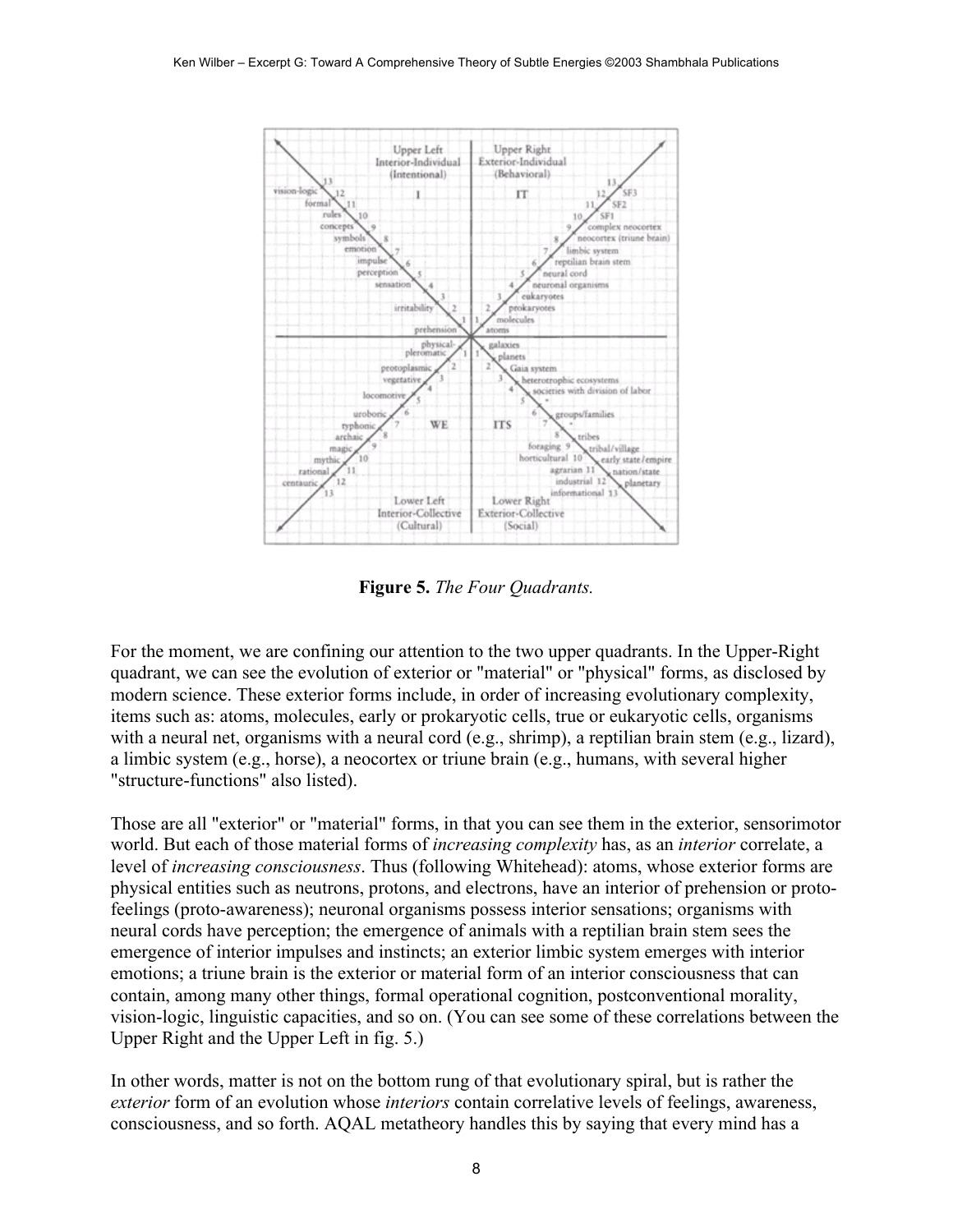body, or every state of consciousness has a corresponding signature state of matter-energy, or every interior prehension has an exterior form—in short, every occasion in the Upper-Left quadrant has a correlate in the Upper-Right quadrant, and vice versa. It is not merely that higher levels (of life and mind and soul) imprint matter or leave footprints in matter (which itself remains on the lowest level), but that what we call matter is the exterior form of each of those interior levels (as suggested in figs. 4 and 5).

Thus, what the premodern sages took to be META-physical realities are in many cases INTRAphysical realities: they are not above matter, nor beyond nature, nor meta-physical, nor supernatural: they are not above nature but within nature, not beyond matter but interior to it.

There is simply no way a premodern saint, in deep meditation on the nature of the soul, would or could know that his or her brain-wave patterns were settling into theta-alpha states; no way to know that serotonin was increasing, neural lactic acid was decreasing, cellular oxygen requirements were significantly diminishing, and hemispheric lateralization was occurring. All of the interior revelations of the soul therefore seemed and felt as if they were not physical, not material, not connected to nature at all, not a part of the fabric of material manifestation: they were meta-physical in every way.

As we will see, there are some aspects of the higher dimensions that might indeed be truly metaphysical; but the first thing we should note is that a great deal of what premodernity took to be meta-physical is in fact intra-physical, not above nature but within nature. This is the first step in moving from metaphysics to integral post-metaphysics.

## **2. Step Two**

## *The Problem*

Step #1 involves adding, to the profound wisdom of the *premodern* traditions, the invaluable contributions of *modern* science. Step #2 involves the further addition of the important contributions of Spirit's *postmodern* turn.

These contributions are summarized in the lower two quadrants of figure 5. The upper quadrants represent an **individual** being; the lower quadrants represent a group, collective, or **system** of individual beings. The Left-Hand quadrants represent the **interiors** of an individual or group; and the Right-Hand quadrants represent the **exteriors** of an individual or group. Thus, the four quadrants are the inside and outside of the individual and the collective. (Again, please forgive these shortcuts in explanation. See, e.g., *The Marriage of Sense and Soul*—*Integrating Science and Religion*, for a fuller discussion.)

The important point with reference to postmodernity is simply this: just as the metaphysical interpretations that the ancients gave their authentic spiritual experiences could not take advantage of modern scientific discoveries, so they could not take advantage of the profound disclosures of postmodernism, ethnomethodology, cultural contextualism, the sociology of knowledge, and so on. All of those, taken together, deliver a devastating indictment: much of what the ancient sages took as metaphysical absolutes are actually culturally molded and conditioned.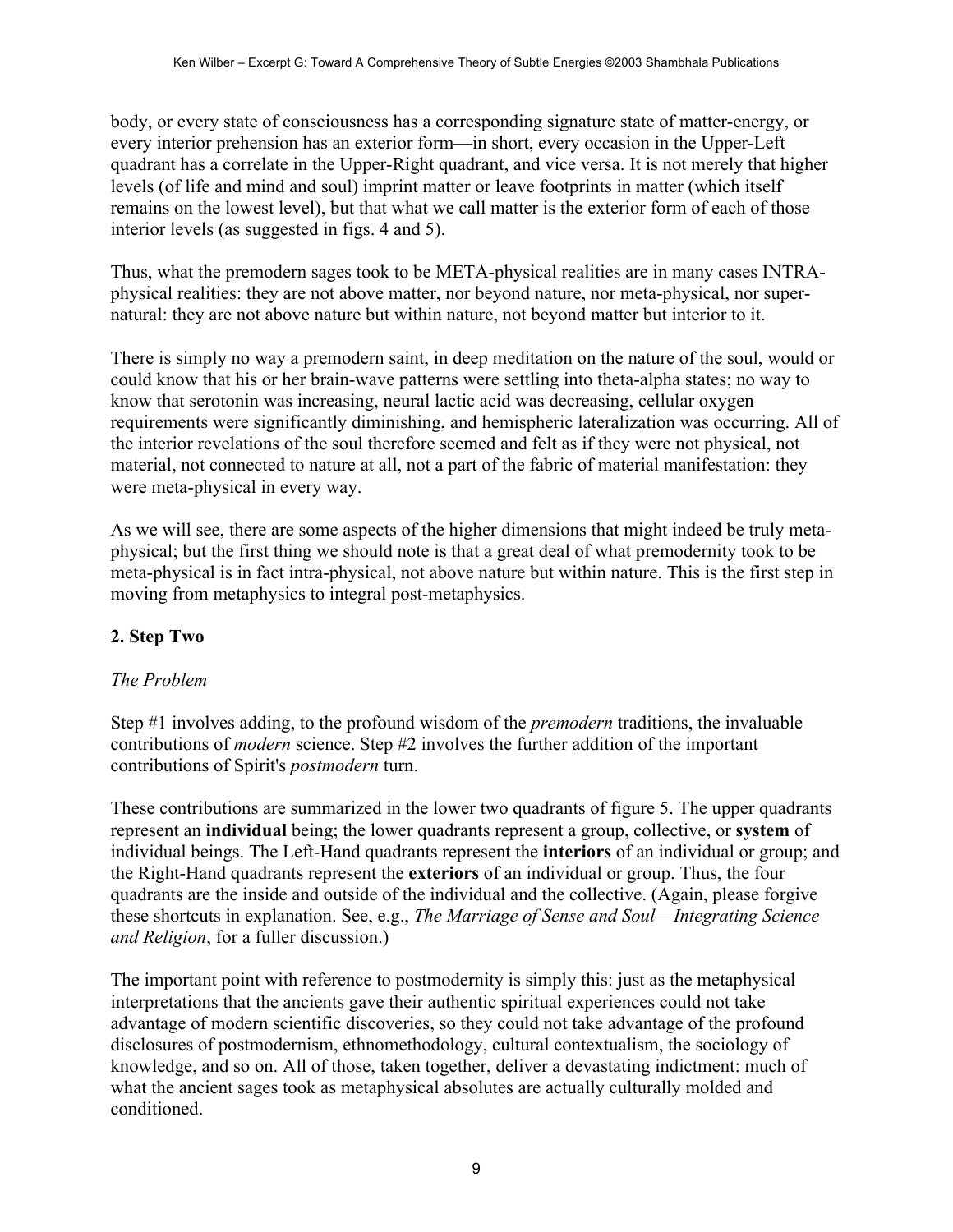#### *Suggested Solution*

This does not mean that there are no cross-cultural truths or universals. It simply means that identifying them has to be done with much more care than metaphysics imagined; and that much of this identifying has to be done with research methodology, not speculative metaphysics. (See Excerpt C, posted on wilber.shambhala.com.)

The postmodern contribution to the discussion can be summarized by saying that every individual is nestled in systems of *cultural* and *social* networks, networks that have a profound influence on the knowing and being of individuals themselves. These networks are the Lower-Left (cultural) and Lower-Right (social) quadrants in figure 5. The LR quadrant represents **social systems** —the *collective systems* or *collective exteriors* of individual organisms, exteriors that can be seen in the exterior or sensorimotor world (recall that all Right-Hand quadrants can be seen "out there" because they are "material" or "exterior"). These exterior systems include items such as ecosystems, geopolitical systems, modes of techno-economic production (foraging, horticultural, informational, etc.), and all of the visible, exterior, concrete aspects of collectives or systems. Note again that, for the metaphysical traditions, all of these "material systems" would be on the lowest rung of existence, whereas, for integral post-metaphysics, they are simply the collective exterior dimensions of the "higher" (now *interior*) dimensions. The Lower Right is especially "Nature" that the higher dimensions are now within, not above.

The LL or cultural quadrant represents all the *interiors of groups* or collectives, interiors that (like all Left-Hand quadrants) cannot be seen "out there," interiors such as group values, identities, worldviews, cultural beliefs, background contexts, and so on. *Systems theory* focuses on the Lower-Right quadrant, and *postmodern poststructuralism* focuses on the Lower-Left quadrant—representing the exteriors and interiors of the collective.

Systems theory in its many forms emphasizes the fact that every individual organism is inseparably interconnected with its environment in dynamic webs of relationships and ecosystems, *all of which can be seen "out there"*—which again shows that "matter" is not the lowest level of being but simply the exterior form of all interior levels of being (in this case, the *exterior*form of the collective or *communal system*).

Of course, nothing in systems theory or ecology deals with interior states of beauty, satori, samadhi, mutual understanding, values, worldviews, and so forth, because all of those are indeed interior (and therefore inaccessible with ecology or systems theory). Attempting to reduce all realities to one quadrant, as systems theory often does (e.g., Fritjof Capra), is known as *quadrant absolutism*, and is something an integral methodological pluralism attempts to avoid. Postmodernism, on the other hand, is known for focusing on those interior or cultural aspects of an individual's being-in-the-world, where it emphasizes that much of what any society takes to be "given," "true," and "absolute" is in fact culturally molded, conditioned, and relative. That postmodernism itself is often caught in its own quadrant absolutism (where it tries to reduce everything to cultural constructions in the LL) should not detract from the important truths that it has contributed—all of which we summarize by saying that every occasion has a Lower-Left quadrant or dimension.

The four quadrants, then, represent four inseparable dimensions of any individual's being-in-theworld. These dimensions are so fundamental that every major natural language contains them as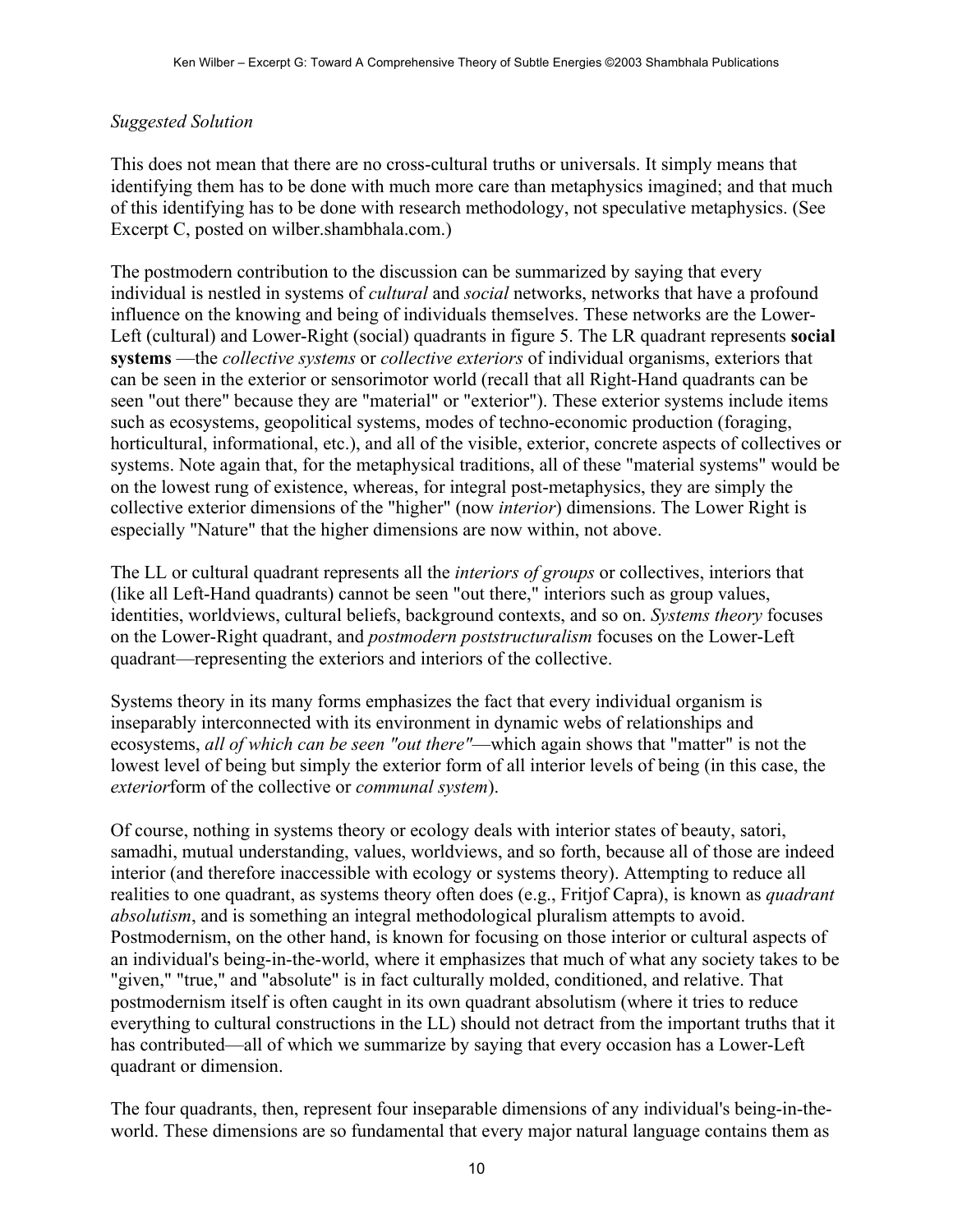first-person, second-person, and third-person pronouns, which can be summarized as I, we, it, and its. The **UL** is "I," or the interior feelings or awareness of any individual sentient being (atoms to ants to apes). The **UR** is "it," or the exterior form of a sentient being (i.e., its matter and energy—which includes, as we will soon see, subtle energy). The **LR** is the exterior form of a group, collective, or system of sentient beings or individuals. And the **LL** the interior or collective consciousness, collective values, intersubjective backgrounds, cultural contexts, and so on. Again: the interior and the exterior of the individual and the collective.

I have included one more diagram, which is the four quadrants narrowed to some of their forms as they appear in humans (see fig. 6).



**Figure 6.** *Some Aspects of the Four Quadrants as They Appear in Humans.*

I am not going to make a long drawn-out argument for this, but simply state my own opinion in the strongest way: any premodern spirituality that does not come to terms with both modernity and postmodernity has no chance of survival in tomorrow's world. One way to effect this integration is by using AQAL ("all quadrants, all levels"), which combines the enduring contributions of premodern, modern, and postmodern. The " **all levels** " part refers to the great spectrum of being and knowing first interpreted so brilliantly by the great premodern sages matter to body to mind to soul to spirit (we will return to these levels in a moment). The " **all quadrants** " part refers to the refinements brought by modernity (namely, matter is not on the bottom of the rung but on the exterior of the rungs) and by postmodernity (namely, every individual is set in cultural and social contexts).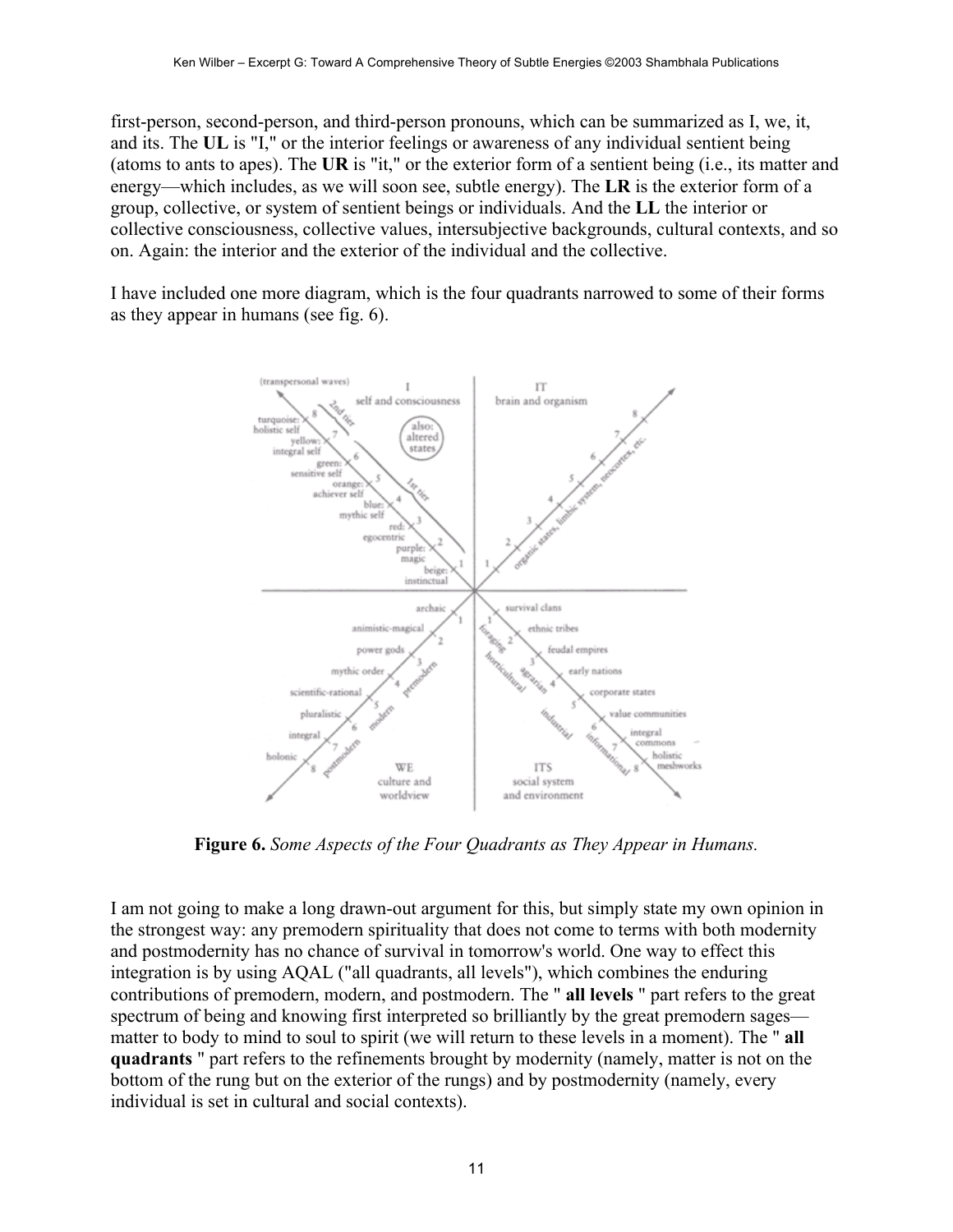Adopting something like an AQAL framework is the major second step in moving from metaphysics to integral post-metaphysics.

## **3. Step Three**

## *The Problem*

Here we begin to address the role and nature of energy—gross energy, subtle energy, and causal energy. I have already suggested that mass and energy are aspects of the UR-dimension of every individual being—that is, they represent some of the *exterior forms* of every individual (and every system, as we will see).

The problem here might be stated as follows. Given (1) the premodern lack of clarity about the role of matter, and (2) the fact that the ancients therefore pictured subtle energies as fundamentally *meta*-physical or super-natural; but given (3) the modern understanding of matter as not bottom but exterior, then (4) how can we re-interpret in a more adequate fashion the relation of subtle energies to gross material forms?

Put simply, because matter is not the bottom of all levels but the exterior of all levels, where does subtle energy fit into this scheme? In the premodern traditions, subtle energy or "prana" was usually depicted as the second level in the Great Chain (e.g., pranamayakosha): it was a level of etheric or astral energy "above" physical matter and energy. But if matter itself is re-interpreted, how can subtle energy likewise be reinterpreted to keep pace with modern and postmodern revelations of Spirit's own unfolding?

## *Suggested Solution*

The suggested solution in this case comes in the form of three hypotheses, two of which we have seen already, and the third of which deals directly with this issue.

#1. *Increasing evolution brings increasing complexity of gross form*. In the Upper Right, for example, we find quarks to protons to atoms to molecules to cells to complex organisms. This increase in complexity of form (via such processes as differentiation and integration) has long been noted by evolutionary biologists. Ervin Laszlo: "Thus, while a new level of organization means a simplification of system function, and of the corresponding system structure, it also means the initiation of a process of progressive structural and functional complexification." I think this "complexification" is fairly obvious and needn't detain us.

#2. *Increasing complexity of form (in the UR) is correlated with increasing interior consciousness (in the UL)*. This was Teilhard de Chardin's "law of complexity and consciousness"—namely, the more of the former, the more of the latter. As we might put it more precisely, the greater the degree of exterior complexity of material form, the greater the degree of interior consciousness that can be enacted within that form (i.e., correlation of UR and UL).

#3. Further—and this is the connecting hypothesis— *increasing complexity of gross form is correlated with increasingly subtlety of energies*. As evolution proceeds to more and more complex gross forms, the increasing degree of gross complexity is accompanied by subtler and subtler corresponding (or signature) energy patterns. Since we are at this point focusing on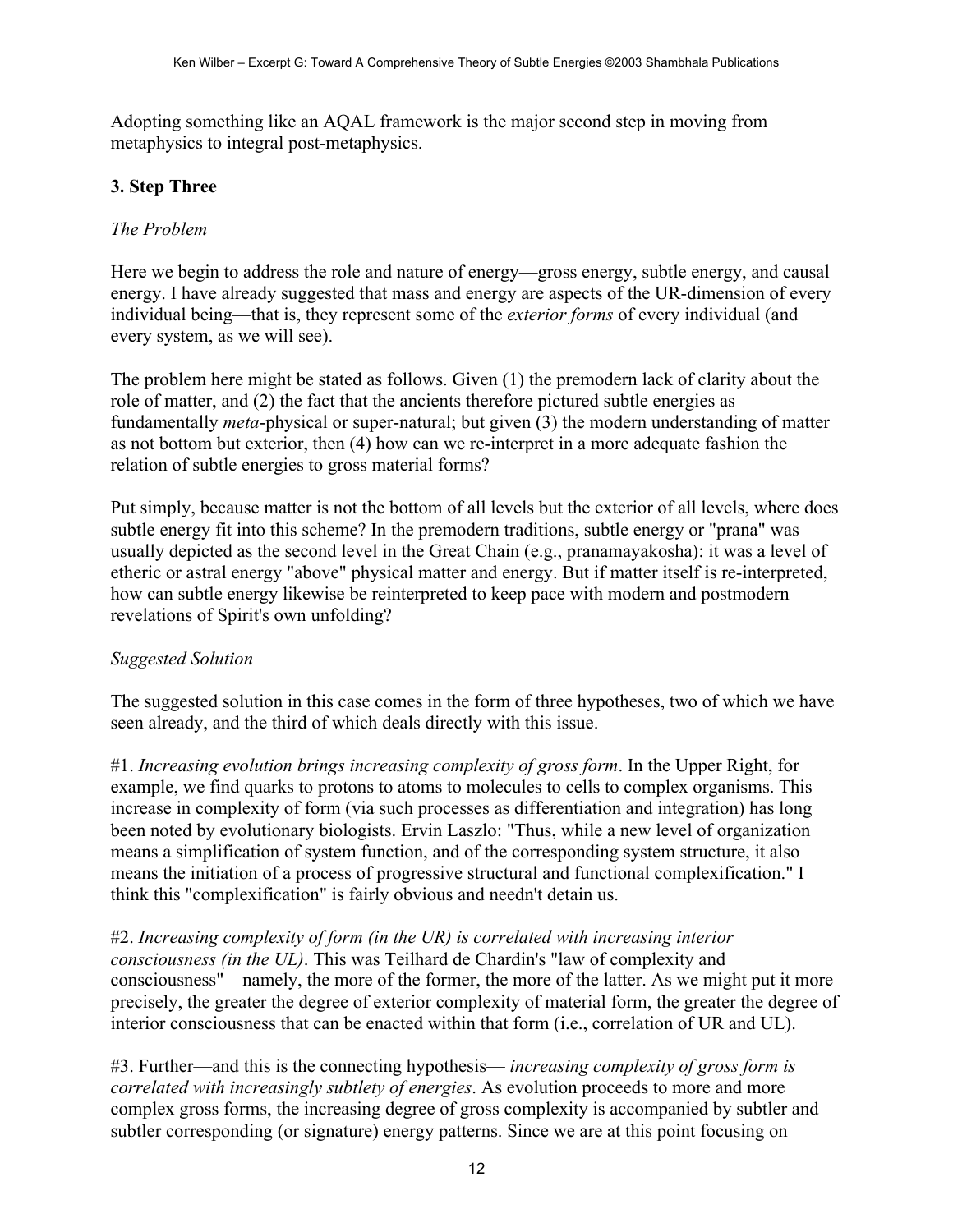individual beings, we have this: increasing evolution brings increasing *complexity of gross form*  (in the UR), which is correlated with an *increasing degree of consciousness* (in the UL), and, in the UR itself, a *subtilization of corresponding energies*. Thus, instead of interpreting higher levels as being essentially divorced from gross matter or gross form, the complexification of gross form is the vehicle of manifestation for both subtler energies and greater consciousness. <sup>1</sup>

If those connecting links hold, that would be the third major step in the move from premodern metaphysics to integral post-metaphysics, a move that, I believe, retains the enduring truths of the great metaphysical traditions but without what appears to be their outmoded interpretative frameworks. But that brings us to the end of this brief introduction and to the beginning of the main discussion of an integral theory of subtle energies.

#### **Part II. An Integral Theory of Subtle Energies**

#### **The Spectrum of Subtle Energies**

As usual, let's first touch bases with the wisdom traditions, then see how their profound insights might be updated with AQAL.

Common to many traditions is the idea that, in addition to a spectrum of consciousness, there is a spectrum of energy. One such spectrum runs from **gross** physical energy, to **etheric** energy, to **astral** energy, to **psychic** energy, to **causal** energy. Without, at this point, arguing the details, let's simply accept that as a type of subtle-energy spectrum that might exist.

In a general sense (which we will refine as we go along), these 5 levels of energy are essentially correlated with the 5 levels of consciousness (e.g., as presented in fig. 1). According to the traditions, these energies are not the same as consciousness; consciousness cannot be reduced to these energies; nor can these energies be reduced to consciousness. Rather, these levels of energy accompany and support their correlative levels of consciousness (so that a gross energy is the support of gross consciousness, a subtle energy is the support of subtle consciousness, a causal energy is the support of causal consciousness, and so on).

You could represent the energy spectrum very much as in, say, figure 2 (physical energy, vital energy, mental energy, soul energy). *Every* level of both consciousness and energy higher than the lowest level (or "matter") was completely *trans-material* (metaphysical, supernatural). These energies were said to form concentric spheres of increasing expanse, but they are themselves, in every essential way, *non-gross-material* (or ontologically pre-existing and separable from matter).

The essential points of that formulation can still be true, and are true, I believe. But with the naturalistic turn in the AQAL matrix's self-understanding, we can recognize that many of the items that the premodern traditions believed were entirely trans-material or meta-physical are actually correlated with complexifications of matter, not a mere transcendence of matter.

We suggested that this naturalization of metaphysical occasions has three important components: complexity of gross form (in the UR) is correlated with an increasing degree of consciousness (in the UL), and, in the UR itself, a subtilization of corresponding energies. We can depict this, somewhat crudely, as in figure 7.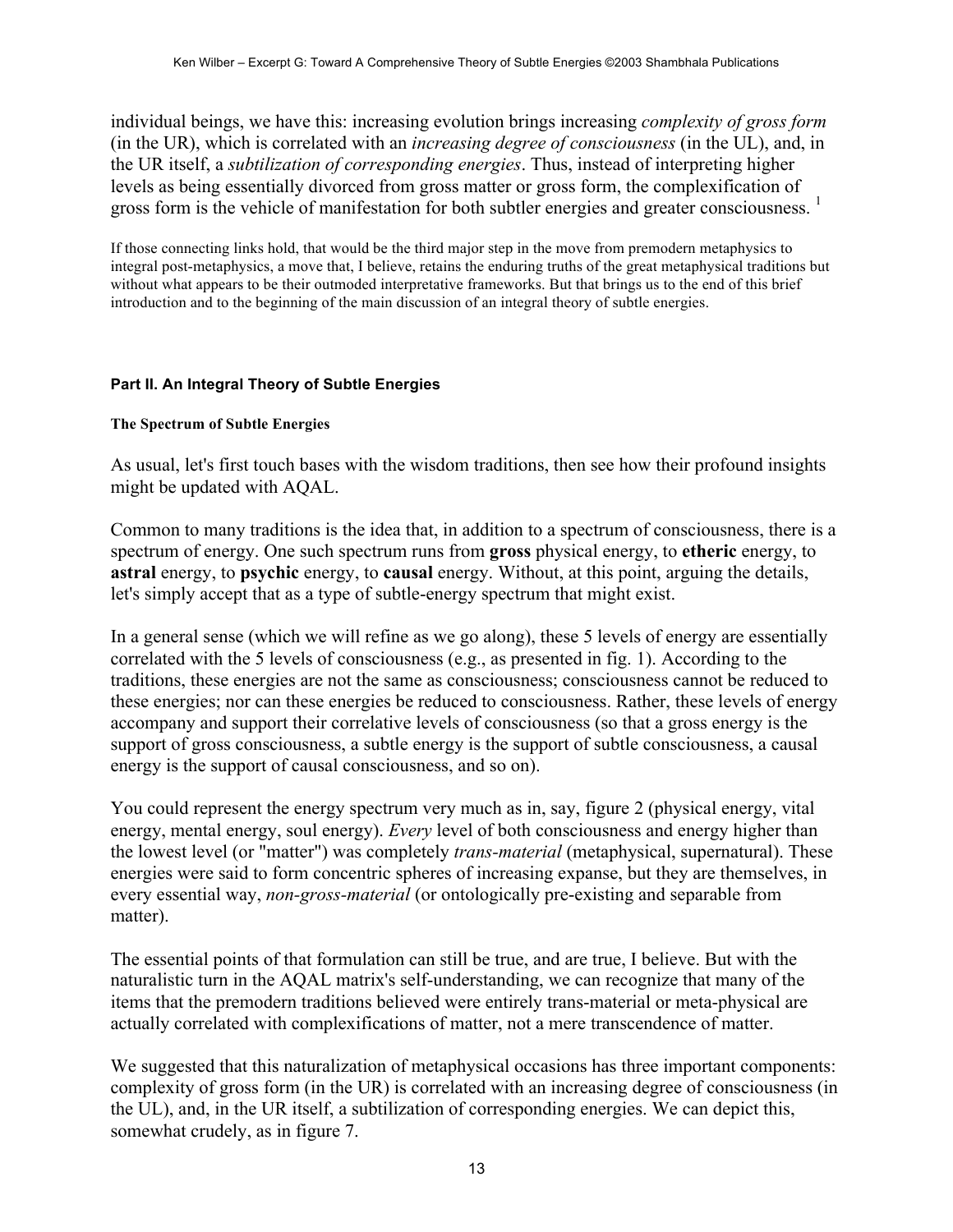In this figure, we see that the energy fields thought to be hovering metaphysically beyond matter actually emerge in intimate correlation with complexifications of matter. These subtle fields cannot be reduced to matter, but neither are they ontologically disconnected from matter altogether. The ghost disconnected from the machine is actually intimately correlated with the degree of complexity of the machine. Every mind has its body. Subtler, more sophisticated mind simply means subtler, more sophisticated body. As we will soon see, the traditions (particularly Vedanta and Vajrayana) had a very profound understanding of the relation of gross, subtle, and casual consciousness with gross, subtle, and causal bodies—but they did not fully grasp connecting hypothesis #3 (namely, the relation of *all of that* to the *complexifications* of *gross*  matter).



**Figure 7.** *Complexification of Gross Form Is Accompanied by Subtler Energies.*

The missing, connecting link is suggested in figure 7. In this figure, we simply assume the existence of the energy spectrum as given by the traditions (physical, etheric, astral, psychic, etc.), and then do something the traditions themselves could not do: take advantage of modern science and correlate the emergence of these subtle fields with the evolutionary record, and thus track the correlation of subtle energies with complexities of gross forms. Here is a brief elaboration of what we find (as summarized in figure 7):

The earliest forms of evolution—such as quarks, electrons, protons, atoms, and molecules—are accompanied by the four, major, gross energy-forces: **electromagnetic**, **gravitational**, **strong**  and **weak nuclear** . It is common to refer to these as "physical" energies or "gross" energies, and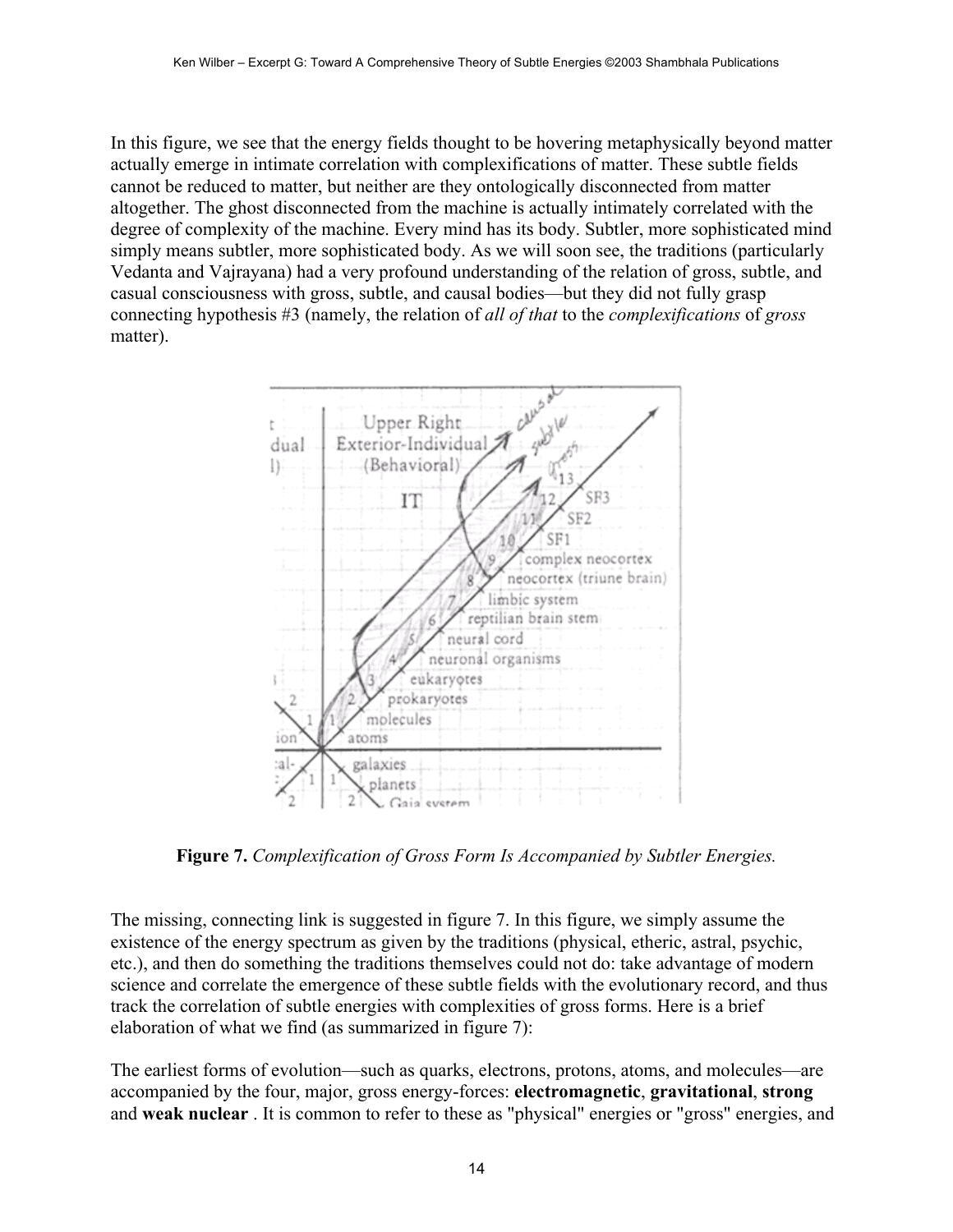that is fine, as long as we remember that these "physical" or "material" energies are not the whole of matter-energy, but simply the lowest levels of matter-energy (i.e., the lowest levels of massenergy in the UR quadrant). Generally speaking, gross energies surround their associated material bodies in various sorts of fields; the energy itself, in its typical form, propagates as a wave/particle event.

With the emergence, during evolution, of the complex material forms that we call "life" (starting with viruses and prokaryotes), a more subtle energy—often called "etheric"—emerges. As indicated, these etheric energy fields are said to surround the physical energy fields in a holonic fashion (i.e., as spheres of increasing expanse).

**Note**: in AQAL metatheory, the manifest Kosmos is composed of holons in various perspectives. A **holon** is a **whole/part**—or a *whole* that is *simultaneously* a *part* of other wholes—e.g., a whole atom is part of a whole molecule, which is part of a whole cell, which is part of a whole organism, etc. Individual holons, all the way down—atoms, quarks, fermions—possess a spark of sentience or prehension, so that all individual holons are sentient beings. All individual holons are also what Whitehead called " **compound individuals** ," or individuals compounded of junior individuals: a cell is a compound individual, compounded of molecules, which are compound individuals compounded of atoms, which are compound individuals compounded of....

When any occasion (or holon) is looked at in a *first-person stance* ( **as an "I"** or sentient being), then we find the types of phenomena listed in the **UL quadrant** (such as prehension, feeling, impulses, awareness, consciousness, etc.) When that *same holon* is looked in a *thirdperson* or objective fashion ( **as an "it"** ), then we find the types of phenomena listed in the **UR quadrant** (such as a holon's mass, morphic form, and energy, all of which can be described in third-person or "it" terms, unlike the UL, which can only be described in "I" terms). We are at this point tracing the evolution of holons by looking at their exterior forms of matter and energy (i.e., events in the UR quadrant) as they emerged in the course of evolution.

The general stages of this evolutionary emergence are suggested in figure 7 with regard to their UR forms. When a holon is looked at in a third-person or objective stance, we find that material bodies—such as atoms, molecules, cells—are surrounded by energy fields which are, by connecting hypothesis #3, *correlated with increasing degrees of complexity of gross material form*. Each of these energy fields—physical, astral, etheric, etc.—surround and envelop their junior fields just as their associated material forms surround and envelop their junior forms (e.g., a cell envelops molecules, which envelop atoms, etc.). Thus, the compound individuals and their associated energy fields are both "holonic." We will return to these points as we proceed.

As evolution continues to produce a complexification of gross form, types of life emerge that begin to interpret environmental stimuli in very sophisticated ways, using organ systems such as a neural net and a reptilian brain stem. With the emergence of a brain stem and a paleomammalian limbic system, an even subtler energy—called "astral"—also begins to emerge. "Astral" can mean many things, but it particularly means a powerful *emotional energy* field subtler than physical and etheric—that pervades the living organism (e.g., running through the acupuncture meridians) and also extends beyond it, enveloping the physical and astral fields in a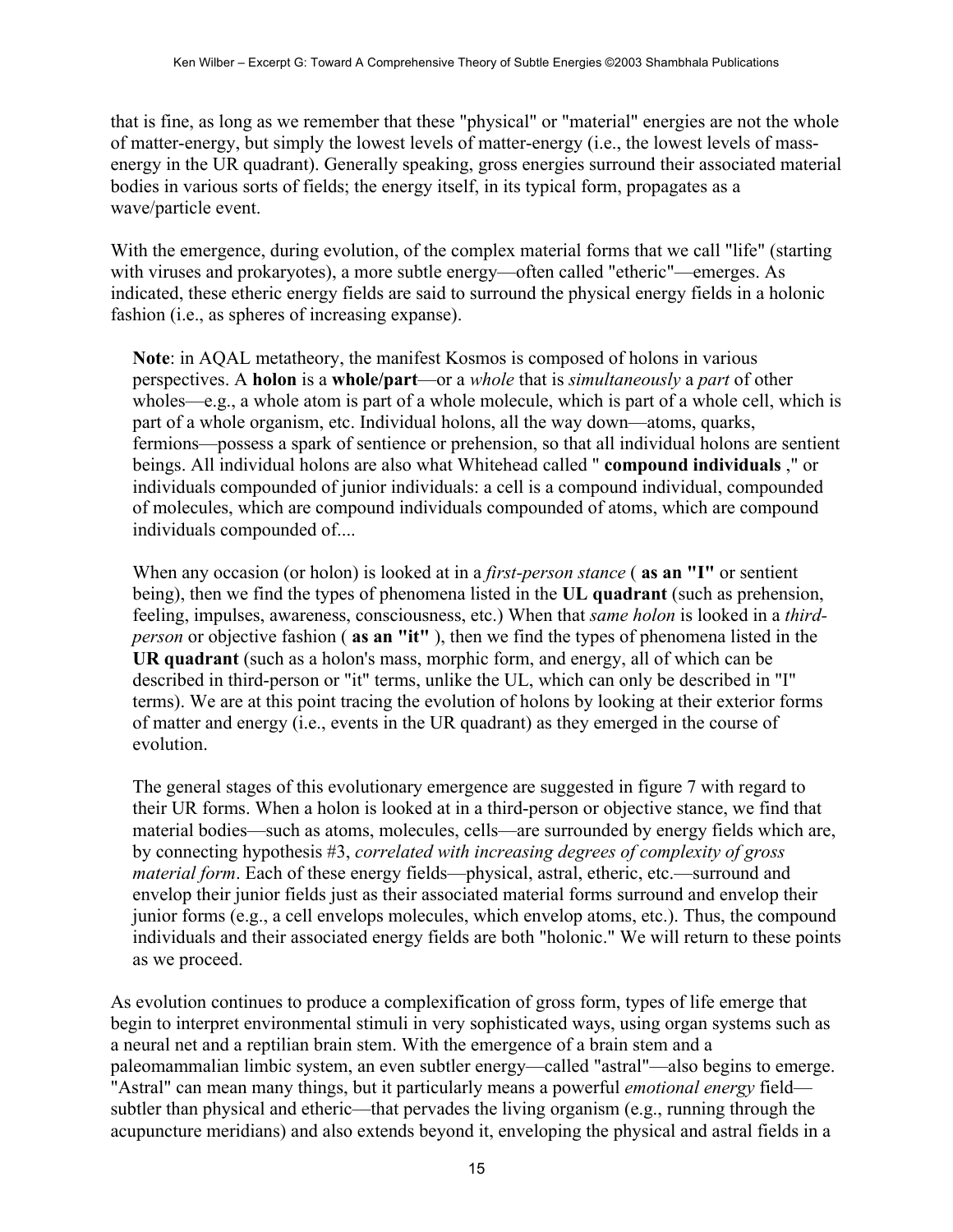holonic expansion. (We will see these holonic energy fields when we come to a Burr diagram, below.)

But, again, it is not that these energy fields are radically meta-physical, because if they were, then all of these fields (because they would not in any way be bound to physical objects), could and would be surrounding all physical objects, whereas in fact, these fields only emerge with (and surround) material objects *of a corresponding degree of complexity*. A rock does not have an emotional field; a worm does not have a mental field, and so on. Taking advantage of the modern (or naturalistic) turn allows us to anchor these fields in nature without reducing them to nature. A natural history of these energy fields shows that they emerge in correlation with the degree of complexity of gross form, and both of them together (the form and its corresponding energy) are the UR correlates (or the observable exteriors) of the UL increase in degrees of consciousness. The forms and energies can be seen in third-person perspective (they are the "it" components, or the objective components, of all morphic units, or holons seen from the exterior); the consciousness can be known only in first-person acquaintance (as the "I" of holons seen only from within).

To continue the natural history of subtle energies: at the point where the evolution of increasingly complex gross form produces a triune brain, a yet subtler energy—known as "psychic" emerges. "Psychic," in this case, simply means "thought fields," which are said to be produced by sustained mental activity. These fields surround and envelop the physical, etheric, and astral—but they ONLY emerge in, through, and around material forms that are complex enough to include triune brains.

The important point is that all of those fields—physical, etheric, astral, psychic—are an inherent part of the corresponding holons in the UR quadrant. That is, the *exterior* of an *individual*  sentient being (atoms to ants to apes) consists of the individual morphic form and its related energy fields. Since every holon is actually a compound holon, then each holon contains all of the previous subholons in its own makeup, *each of which has its own interior prehension (UL) and exterior form and energy field (UR)*, and all of which continue their own relatively independent existence, but now enveloped and subsumed in the embrace of the higher holon whose subcomponents they now are—holons within holons, fields within fields, energies within energies, endlessly.

This is why the consciousness, forms, and energy fields are all holarchical. They are all nested hierarchies of transcend and include. In the exterior domains, which are marked by their *extension* in spacetime, you can actually see many of these holarchies: in the UR, cells physically envelop molecules, which physically envelop atoms. Likewise, in the UR, the psychic energy field surrounds and envelops (transcends and includes) the astral field, which surrounds and envelops the etheric, which surrounds and envelops the physical....

Harold Saxon Burr, the Yale physiologist who was one of the first great pioneers in the scientific (or third-person) study of energy fields, often used a diagram like figure 8, which represents experimentally detected energy fields.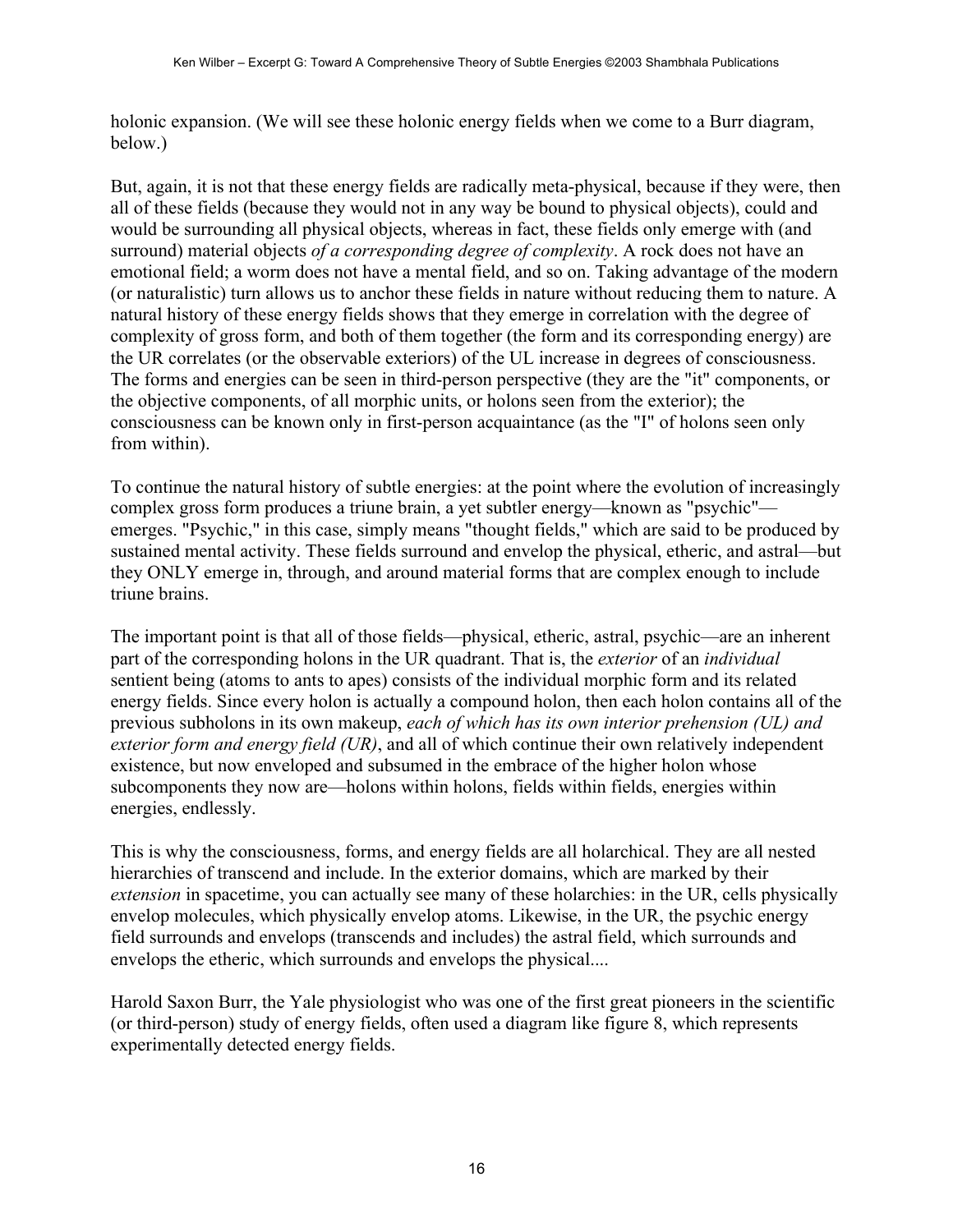

**Figure 8.** *Burr Diagram of Energy Fields.*

Let me emphasize that this is a highly schematic diagram, simply to show what is involved. It includes a " **P-field**," or any gross physical energies associated with this body; as well as an " **Lfield**" (or "life-field") and a " **T-field**" (or "thought-field"). Note the holonic character. Of course, none of these energy fields are merely local, or confined simply to a physical and localized space. The local aspects of these energy fields—represented by the shells in the diagram—are simply the areas of highest density of the fields (or, alternatively, the areas of greatest probability of finding the signature energy). But many of these local aspects can indeed be physically detected with various instruments (e.g., Burr, Motoyama, Tiller). Also, well-known and highly respected psychics (e.g., Michal Levin) often perceive these energy shells in essentially the way Burr depicted them—fields within fields within fields. This is not to say they do not appear in other ways, only that the Burr diagram captures some typical and important aspects of these energies.

The point is that, on both the interior and the exterior, evolution is indeed, in many significant ways, *holarchical*: it is transcend and include. And thus the holonic milestones of ongoing evolution and development—in consciousness, in complexification of form, and in energy-field emergents—show a nested hierarchical pattern: the whole of one wave becomes a part of the whole of the next. In this regard, Plotinus was right on the money: development is envelopment.

Because each holon or compound individual contains or subsumes the matter and energy of its subholons, we can use a few more diagrams to schematically indicate what this might mean. With reference to the Burr diagram of holonic fields, each individual holon, as it emerges, has its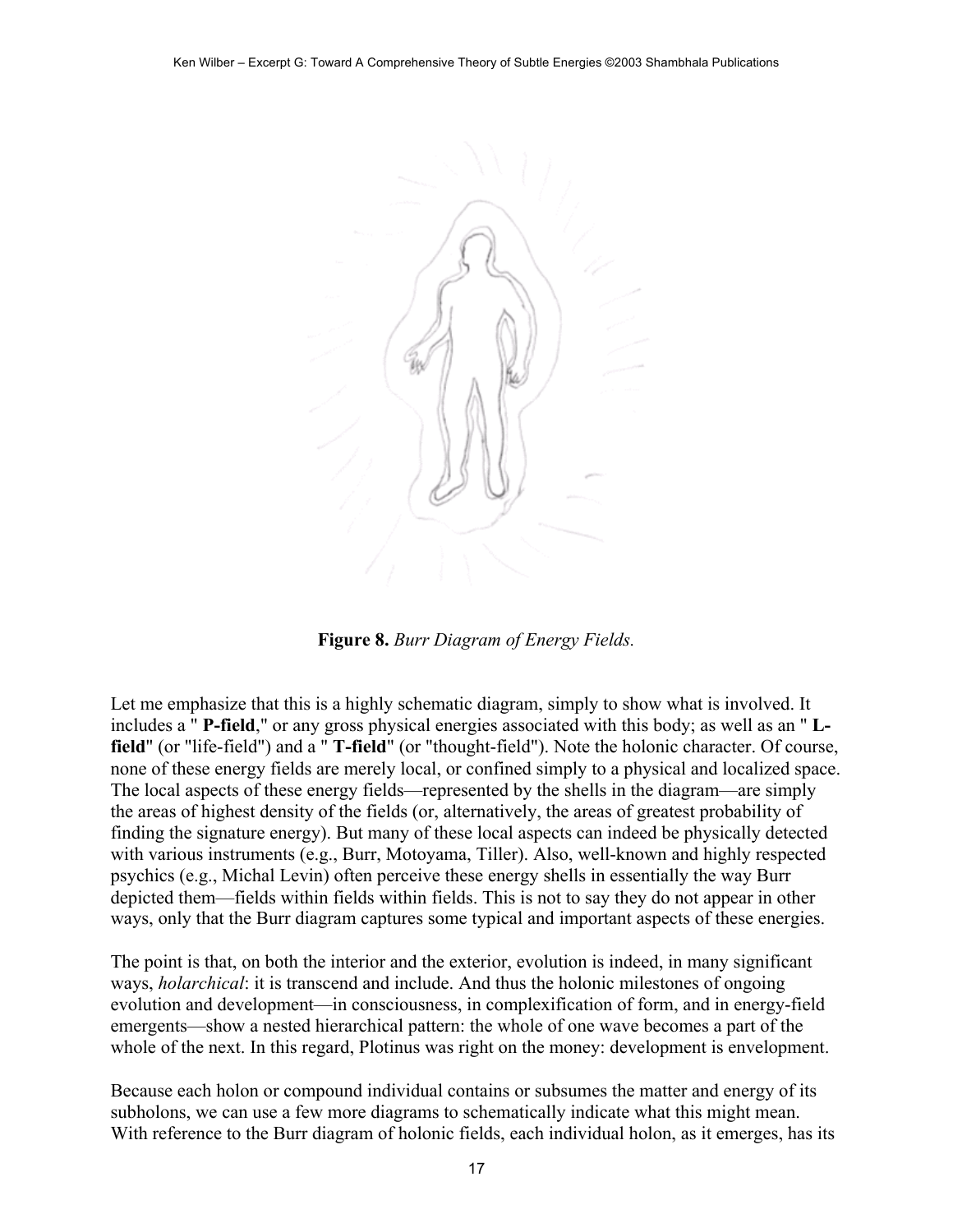own gross material form plus its associated energy fields: the greater the degree of complexity of the material form, the more energy fields surrounding it (hypothesis #3). This can be indicated as in figure 9.



**Figure 9.** *Holonic Matter and Energy.*

In this figure, which represents actual occasions when looked at in an objective, third-person stance (i.e., holons in the UR quadrant), we can see that each level of increasing complexity of gross material form transcends-and-includes (or subsumes) its junior levels of material form—but *all* of those levels are compound individuals *in their own right*, and thus all of them retain their own energy signatures, so that the compound individual itself is compounded of both its previous, junior, material components (represented by the solid spheres) and their associated energy fields (represented by the surrounding shells).

Although we have been focusing on individual holons and their energy fields in the Upper Right, the AQAL nature of all holons clearly implies that there would be, in the Lower Right, systems of *collective energy fields* associated with *social holons*, and I believe there are (we will return to that topic in later sections).

By the way, there are no energy fields in the Left-Hand quadrants, of course, because those are aspects of holons that are first-person feelings, awareness, consciousness, and so on, whose *exterior (or Right-Hand) correlates* are mass and energy. All holons have four quadrants, which means all holons have interiors of consciousness and exteriors of form and energy (e.g., even subtle consciousness has a subtle body, and causal consciousness has a causal body, etc.), but consciousness is not itself energy, nor energy consciousness.

### **Terminology**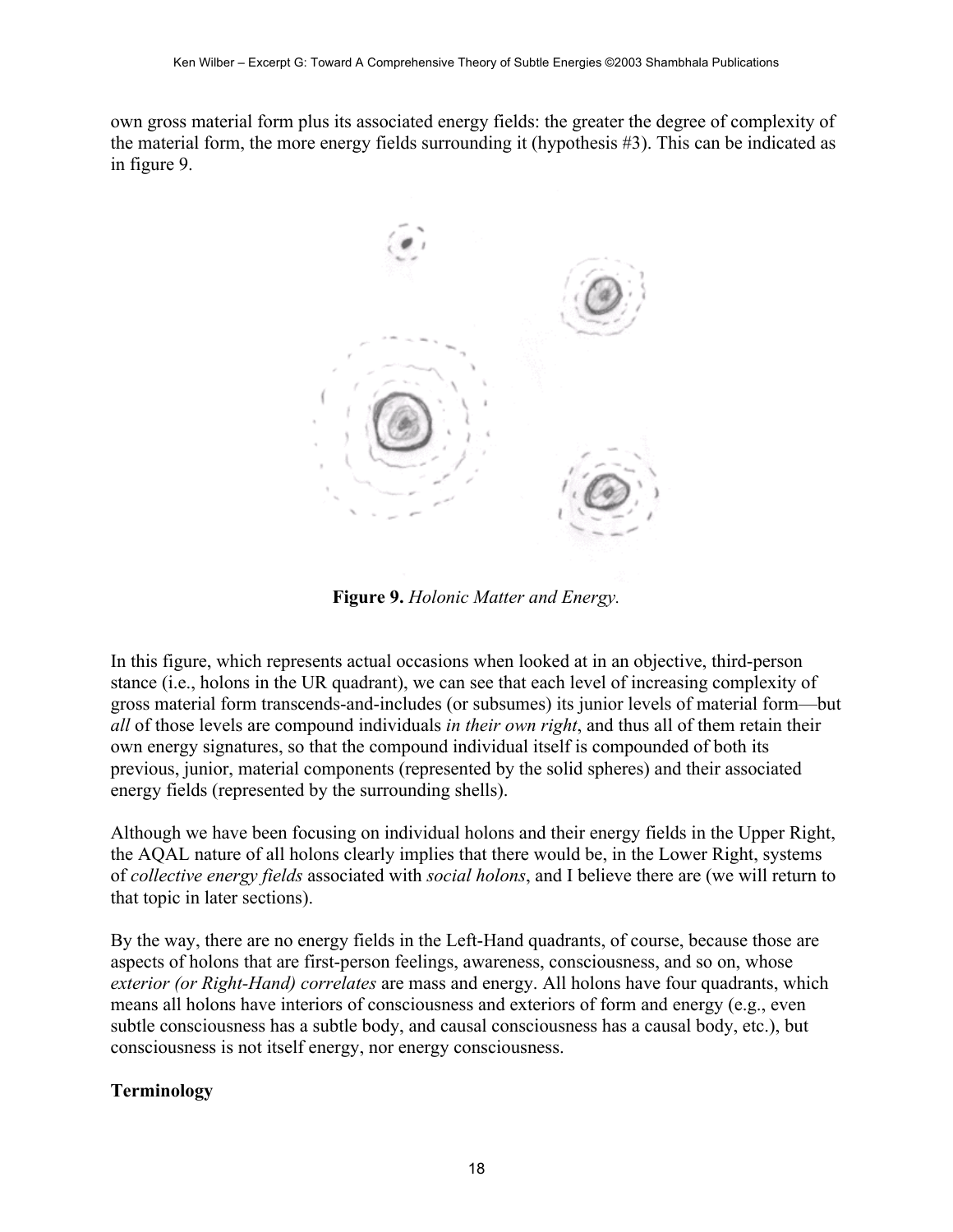As is no doubt obvious, when it comes to subtle energies, terminology very quickly becomes a major problem. There is, first of all, a bewildering variety of terms now being used for these phenomena; second of all, there is a large variety of phenomena being proposed; and third, there is a proliferation of theories attempting to explain the phenomena.

We have to start somewhere, so I am going to make a few semantic suggestions. These are suggestions only.

| <b>Level of Mass-Energy Corresponding</b>                                      | <b>Level of Consciousness</b> |  |
|--------------------------------------------------------------------------------|-------------------------------|--|
| 1. Gross Physical (gravitational,<br>electromagnetic, strong and weak nuclear) | 1. Sensorimotor               |  |
| 2. Etheric, L-field $1$ (L-1), or <b>Biofield 1</b>                            | 2. Vital                      |  |
| 3. Astral, L-field $2$ (L-2), or <b>Biofield 2</b>                             | 3. Emotional-sexual           |  |
| 4. Psychic-1 or <b>T-field 1</b> $(T-1)$                                       | 4 Mental                      |  |
| 5. Psychic-2 or <b>T-field 2</b> $(T-2)$                                       | 5. Higher mental              |  |
| 6. Causal or <b>C-field</b>                                                    | 6. Overmental                 |  |
| 7. Nondual                                                                     | 7. Supermental                |  |

**Table 1.** *Levels of Energy and Consciousness*

One of the first items we need to address is the simple fact that, in any classifying scheme, the number of "levels" is rather arbitrary. In measuring temperature, for example, we can use a Fahrenheit scale (in which case there are 180 "degrees" or "levels" of heat between freezing and boiling water), or we can use a Celsius scale (in which case there are 100 levels). Which is correct? Both are fine, as long as we know which we are using.

The same is true of levels of consciousness, levels of material complexity, and levels of subtle energy. This is not to suggest that something real isn't there, but simply that how we slice it up is largely arbitrary. The only thing that is not arbitrary, according to hypotheses #2 and #3, is that whatever the number of levels of consciousness, there are the same number of levels of matterenergy: they are the interior and the exterior of the same event.

I am going to present some suggested terminology in two installments: first, a list of the minimum number of energy levels that we seem to need in order to cover most of the relevant issues; and then later, a more refined taxonomy involving families, genera, and species.

There seem to be, at the present state of our knowledge, at least seven, major, different levels of energy. These roughly correlate with the seven chakras. They are indicated in Table 1, along with their suggested terminology. We will return to a refined taxonomy below.

#### **Involution and Evolution**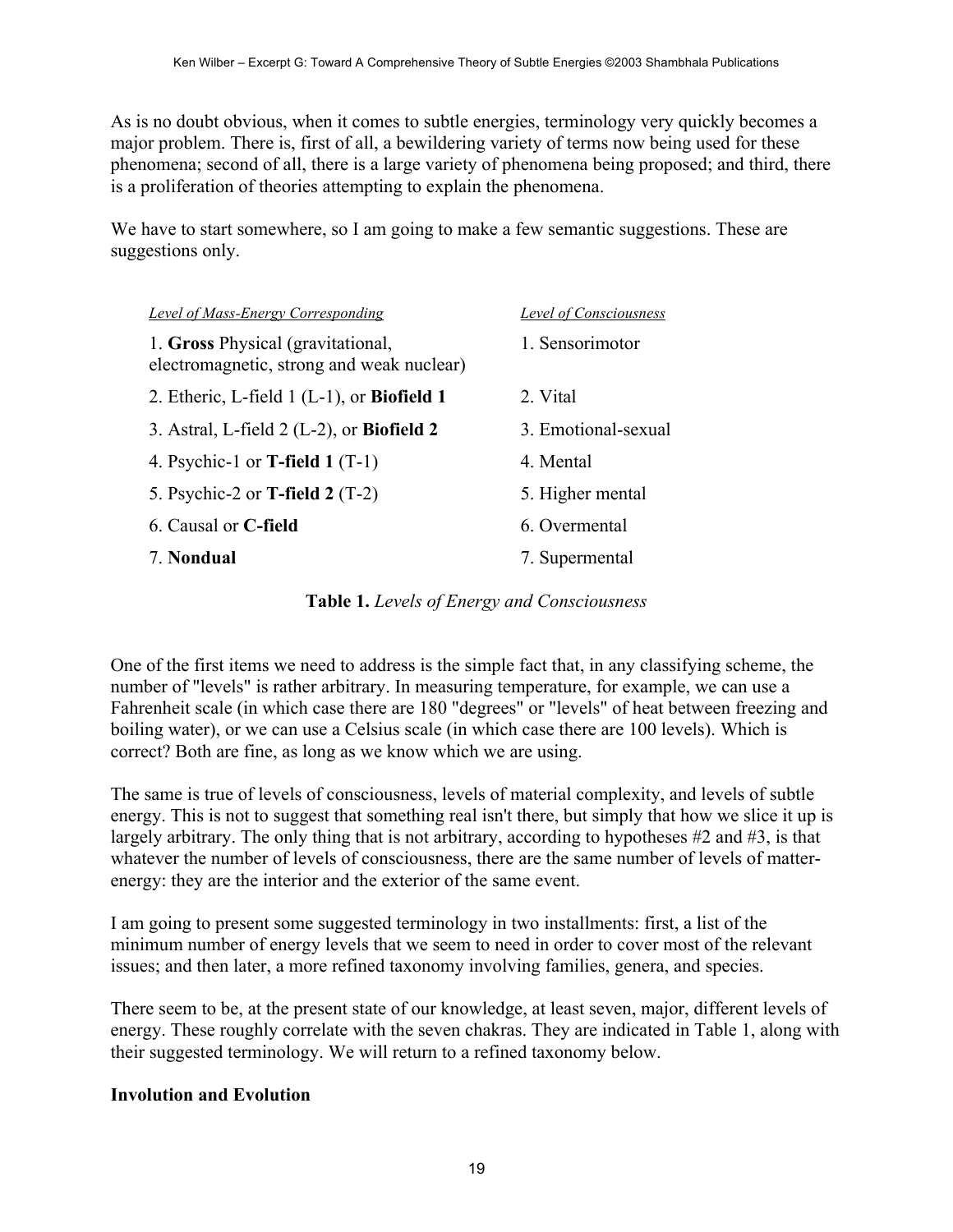Before we turn to some refinements of this scheme, there is one last major item that needs to be addressed, an item that has probably caused more theoretical trouble than any other single item, not only in the area of subtle energies, but in the overall area of spirituality and mysticism and their relation to modern science.

Namely, where is the quantum vacuum located in that scheme?

According to modern quantum and relativity physics, the amount of vacuum density energy contained in a single hydrogen atom is greater than the amount of all other energy stored in all known stars. In other words, a whole lot. Various intriguing facts about quantum reality, such as that one, have led a long string of scientists—from LeShan to Capra to Zukav to Wolf (and dozens who shall go nameless)—to in effect equate the quantum vacuum with something like spirit, supermind, the Tao, Brahman, the Void of Buddhism, and so on. The result, in my personal opinion, has been calamitous.

To begin with, let's touch bases with the traditions and see where they might situate quantum realities. In QM theory, the wave potential is a vast source of creative energy that gives rise to denser material particles, including, eventually, particles such as quarks, electrons, and protons. It is this "creatrix" nature of the quantum potential that has led many scientists to equate it with a spiritual potentiality, a type of vast field of infinite potentials that is unbounded spirit or limitless consciousness itself.

If that were the case, then the sequence of evolution would be something like this: out of the spiritual/quantum potential comes subatomic particles, which eventually gather together into atoms, which then gather together into molecules, which then form cells, which then form organisms.... In other words, in that scheme, the higher the level of evolution, the farther away from God you get.

Something is clearly not quite right with that scheme. But once you (mis)identity spirit with the quantum potential, there is no other way to go. Precisely because the quantum potential is not actually a radically formless or nondual domain, it cannot serve as anything resembling a genuine spiritual reality, but rather is simply one aspect of a manifest realm that itself has qualities and quantities, and hence is not the radically Unqualifiable.

The wisdom traditions are in strong and virtually unanimous agreement on this point. We already saw the general view of the traditions concerning emanation (or involution). Even if we use the simple 5-level version, it becomes very obvious what the quantum potential actually is.

In involution or creation, radically unqualifiable Spirit decides to play a game of hide-and-seek, and hence "forgets" itself and throws itself outward to create a manifest world of manyness and otherness. As we saw, the first thing pure Spirit creates is soul, which then throws itself outward to create mind, which throws itself outward to create life (or prana), which then throws itself outward to create insentient matter (quarks, atoms). At the end of that ontological sequence, matter blows into existence as a crystallization and condensation of prana.

In other words, the quantum potential is not spirit but prana. More technically, the quantum potential is not spirit-as-spirit, it is not spirit-as-soul, it is not spirit-as-mind, but rather, the quantum potential is spirit-as-prana, which gives rise to spirit-as-matter.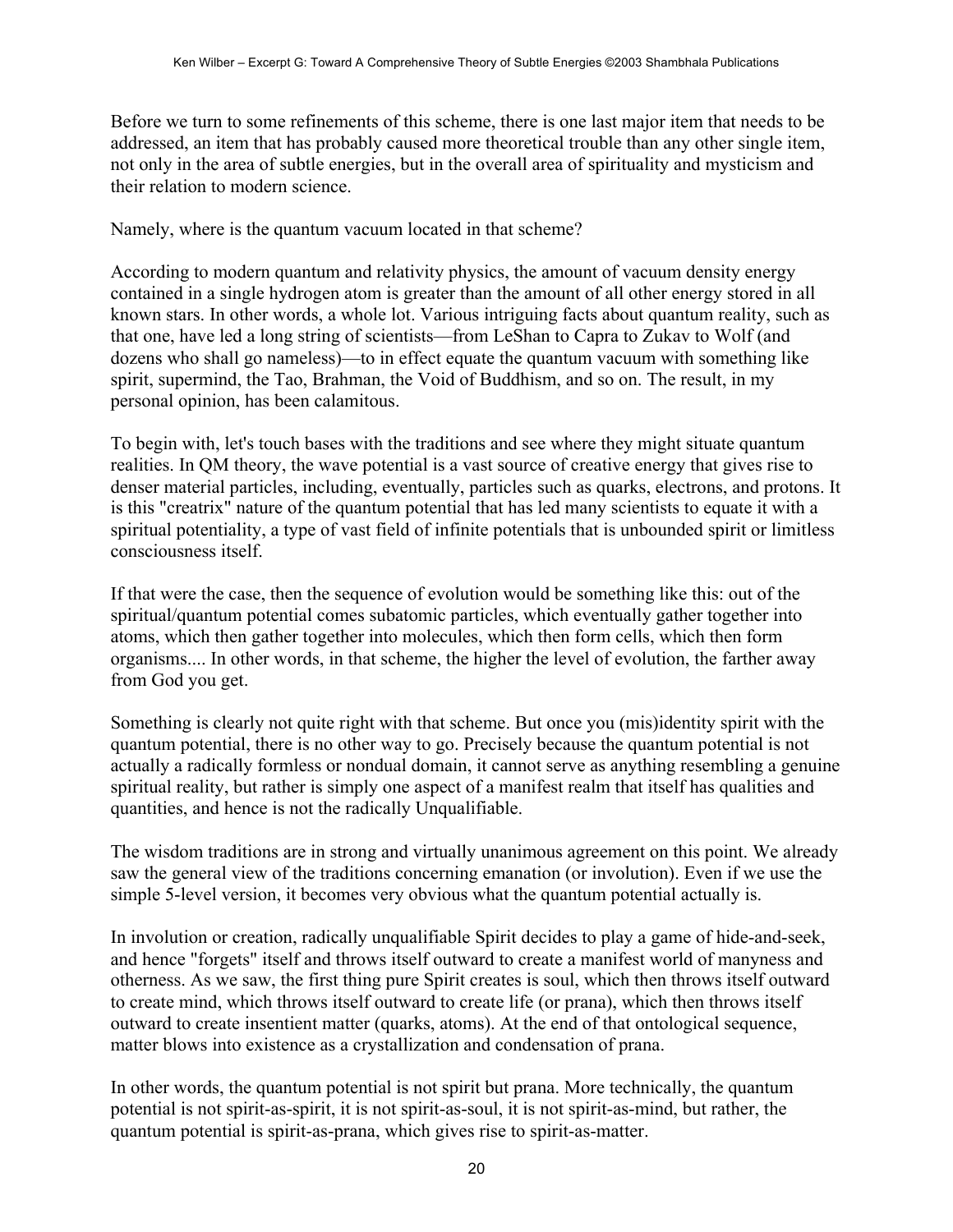What the QM formalisms are catching a brief glimpse of—in a merely third-person, abstract, mathematical form—is the staggering power of etheric-astral energy, out of which, as a sedimentation and crystallization, the entire gross material world arises. One version of this is: when the Schroedinger wave function collapses, prana gives rise to matter. But however we conceive it, that is the particular interface being activated.

#### **The Two Truths Doctrine**

#### *The Problem*

Such, in any event, seems to be the simplest and easiest way to unite the best of the wisdom traditions and modern science in this particular area. On the other hand, the simplistic and dualistic notion that there is, for example, an implicate order (which is spiritual and quantum) and an explicate order (which is material and Newtonian) has caused enormous confusion, and is still doing so. But even David Bohm, who introduced that notion, eventually ended up tacking so many epicycles on it that it became unrecognizable.

We just saw that, for the traditions, the energy side of the Great Chain of Being means that prana is implicate to gross mass-energy (which is explicate to prana). In turn, psychic energy is implicate to prana (which is explicate to psychic). And, of course, the causal is implicate to the psychic (and all lower) dimensions—"causal" is called **causal** because it is the cause, the start, the creatrix of the entire manifest sequence. Thus, each dimension in the Great Chain is implicate to its junior and explicate to its senior—a notion clearly spelled out by theorists from Fa-Tsang to Plotinus to Schelling.

But if you absolutize physics (i.e., if you confuse the two truths [see below]), then you will collapse the entire Great Chain into merely one implicate and one explicate order. And one of the many problems with that crude scheme, as we saw, is that if you equate quantum realities with a type of ultimate spiritual Creatrix, then as that "spirit" gives rise to atoms, which give rise to molecules, which give rise to cells, which give rise organisms, and so on, then the higher the evolution, the farther away from God you are getting.

Bohm vaguely realized this—and realized that his "implicate order," *precisely* because it was set apart from the explicate order, could not actually represent any sort of genuine or nondual spiritual reality. He therefore invented a third realm, the "super-implicate order," which was supposed to be the nondual spiritual realm. He then had three levels of reality: explicate, implicate, super-implicate. But because he was unfamiliar with the subtleties of Shunyata (see below), he was still caught in dualistic notions (because he was still trying to qualify the unqualifiable). He therefore added yet another epicycle: "beyond the superimplicate," to give him four levels of reality.

Slowly Bohm had worked his way back to a crude version of the traditional Great Chain, which maintains that each senior dimension is implicate to its juniors. But *all* of this was supposed to be *based on physics*, which meant that Bohm was actually involved in a colossally reductionistic game that devastated the actual intermediate levels of the Great Chain (e.g., level 2, which is addressed by biology, and level 3, addressed by psychology, are all reduced to hidden variables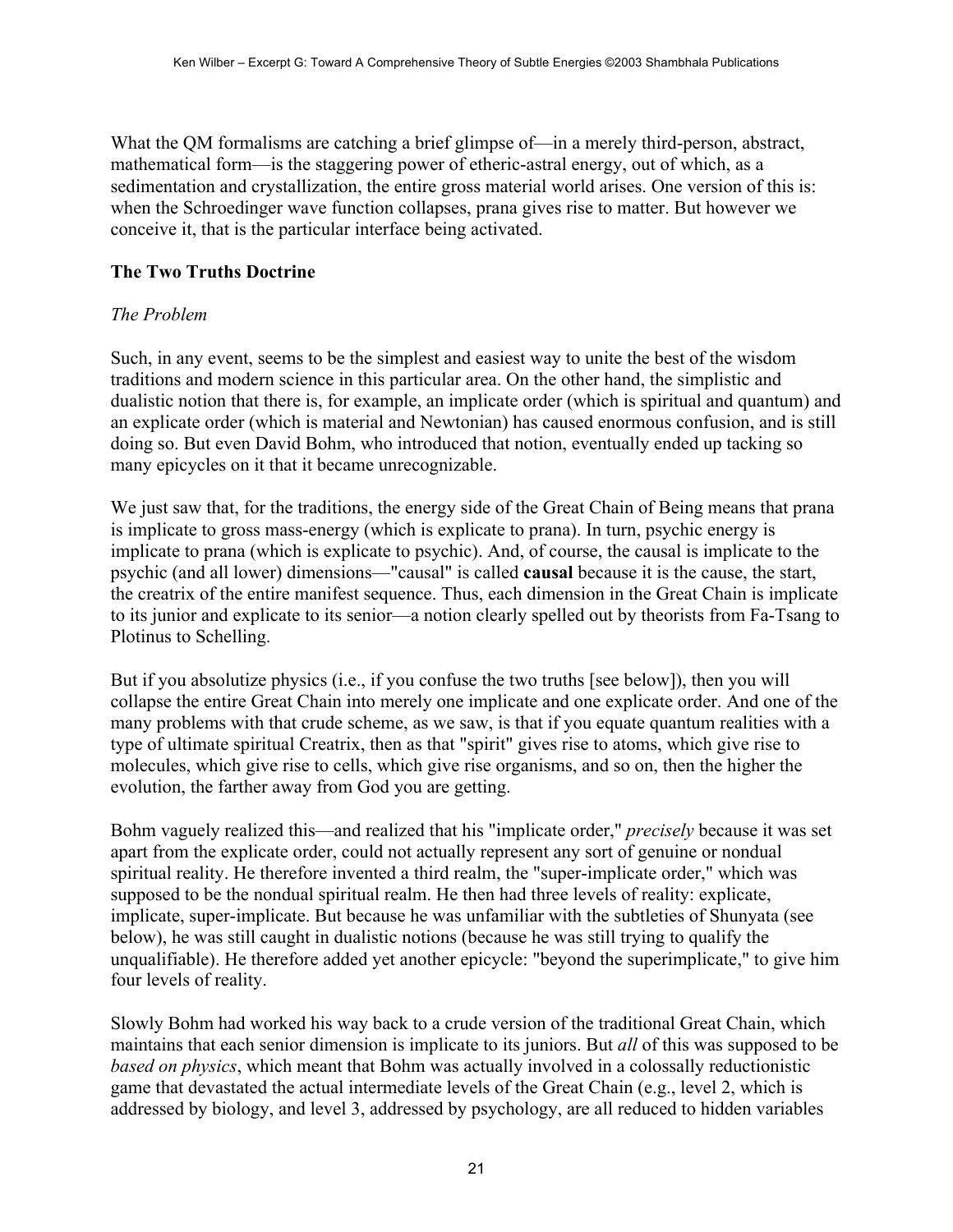in QM formalisms of gross matter-energy). This is not the union of science and spirituality, but the union of bad physics with bad mysticism.

#### *Suggested Solution*

As suggested, this equating of quantum (or subquantum, or string, or symmetry) realities with some sort of nondual Spirit is perhaps the single biggest theoretical confusion in the entire field. First, because it confuses the nature of involution and evolution, and hence confuses the beginning of the involutionary sequence—namely, causal spirit—with the beginning of the evolutionary sequence—namely, the vacuum potential (or some such), which actually represents spirit-as-prana, not spirit-as-spirit. In chakra terminology, this view confuses the enormous creative potentiality of Kundalini coiled at the base of the spine (muladhara) with Kundalini at the top of the crown (sahasrara). We already know they are *both* Kundalini; but the muladhara is simply not the same thing as the sahasrara.

But second, and more important, it violates the two truths doctrine.

In the final analysis, the traditions are very clear that the "first step" in involutionary manifestation is indeed a nondual Mystery and cannot in any way be adequately captured (or even hinted at) by conventional truth, including any sort of science, leading-edge or otherwise. The reason is that the great traditions from Parmenides to Padmasambhava are unanimous in what Vedanta calls the "two truths" doctrine: namely, there exists absolute or nondual truth, and relative or conventional truth, and they are of radically different orders. Relative truth is concerned with states of affairs in the finite realm, such as "water molecules contain one oxygen and two hydrogen atoms," or "the Earth is 93 million miles from the Sun," or "the quantum vacuum potential in one angstrom of space is equal to 10 2300000 ergs," and so on. According to Nagarjuna, Shankara, and Plotinus, you can make definite true or false statements about such finite events, and truth in the relative realm is indeed a search for those conditions under which relative assertions are true. This is relative, finite, or assertoric truth.

Not so absolute truth, about which literally and radically NOTHING may be accurately said in a noncontradictory fashion (including that one; if that statement is true, it is false). The great transcendental dialecticians—from Nagarjuna to Kant—have thoroughly demolished any such attempts, showing that every single one of the attempts to categorize ultimate reality (as, for example, by saying it is a quantum energy potential) turns on itself and dissolves in *ad absurdum*  or *ad infinitum* regresses. They are not saying that Spirit does not exist, but simply that any finite statement about the infinite will categorically not work—not in the same way that statements about relative or conventional truth will work. Spirit can be known, but not said; seen, but not spoken; pointed out, but not described; realized, but not reiterated. Conventional truths are known by science; absolute truth is known by satori. They simply are not the same thing.

For Nagarjuna, the Real is shunya (empty) of all such categorizations. For Shankara, once the world of maya is created, you cannot make any statement about maya whatsoever: when you are in maya, everything you say is false; when you awaken, there is no maya—in either case, you cannot make a statement about maya (nor, therefore, about the "creator" of maya). For Plotinus, the "One" is " *not a numerical one*"—in other words, the "One" is only a poetic *metaphor* for Suchness, not an actual *model* of Suchness. (The vacuum potential, on the other hand, is a model, not a metaphor.)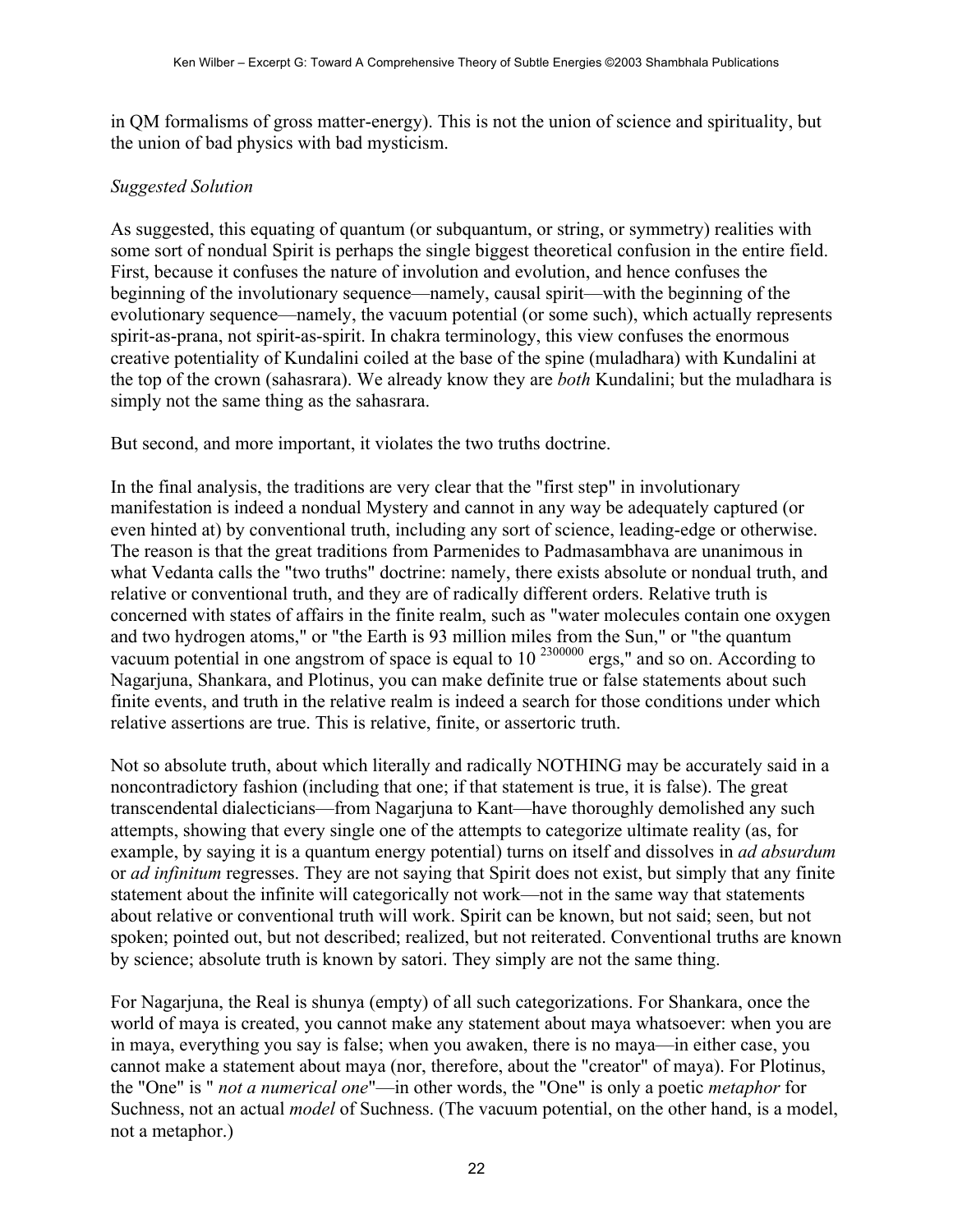In short, there is nondual or absolute truth, and there is relative or conventional truth, and one simply cannot take an assertion of the latter and apply it to the former. When we use finite words to try to represent ultimate Suchness, the most we get is poetic metaphor (or metaphoric statements), but the absolute is known only by a direct realization involving a transformation in consciousness (satori, sahaj, metanoia), and "what" is seen in satori cannot be stated in ordinary dualistic words, other than metaphors, poetry, and hints (if you want to know God, you must awaken, not merely theorize). Conventional and scientific truths, on the other hand, are assertoric, not metaphoric; they work with models, not poems; they are finite, dualistic, and conventional—all of which is fine when addressing the finite, dualistic, conventional realm.

The Upanishads concur: nirguna Brahman is "one without a second," not "one among many." The vacuum potential has a second (or an "other," namely, gross matter); but Brahman has no such second, and therefore Brahman certainly cannot be identified with quantum anything. It cannot be known by assertoric or metaphoric knowledge, only by awakening. Even to call Brahman "infinite" is to miss the point entirely, since the word "infinite" only has meaning by virtue of its opposite ("finite"), and therefore even statements like "formless, empty, infinite, unqualifiable, nondual" are actually *dualistic* to the core. Zen tries to hint at this by saying that the absolute is "not two, not one."

Unfortunately, the physicists who started equating quantum realities with the Tao were simply illversed in the philosophical subtleties of the great traditions. Oddly, the original and pioneering physicists themselves—from Schroedinger to Planck to Einstein—refused to make that confusion—refused, that is, to identify the findings of quantum or relativistic physics with any sort of spiritual reality (as I found out when I edited all of their writings on the topic of spirituality: see *Quantum Questions*: *The Mystical Writings of the World's Great Physicists*). Again, they were not denying Spirit—just the opposite—but they recognized that assertions about the relative realm are not of the same order as those about the absolute realm, and hence confusing them harmed the cause of both.

The vacuum potential, then, is part of the relative, finite, manifest realm. For just that reason, it can be studied by science. It is a reality that, in at least some ways, is apart from other realities; it has qualities; it has quantities; it has dimensions. None of those statements can be predicated of Suchness, in any way other than poetic metaphors. However, precisely because the etheric, astral, and psychic fields are indeed part of the manifest realm, they are the proper object of study of science. No contradiction is involved in saying that the quantum vacuum is the protrusion into the gross realm of its immediate senior, implicate order: namely, prana.

Doing so helps us, I believe, continue to move toward a truly integral theory of subtle energies.

## *Summary of Quantum Realities*

Following the great philosopher-sages (such as Nagarjuna, Plotinus, and Shankara), we can summarize the reasons that any sort of quantum or subquantum events are not Spirit:

1. Any quantum reality has some sort of characteristics, qualities, or dimensions that set it apart from manifest matter; but Spirit is radically *shunya* of *drsti* (empty of any and all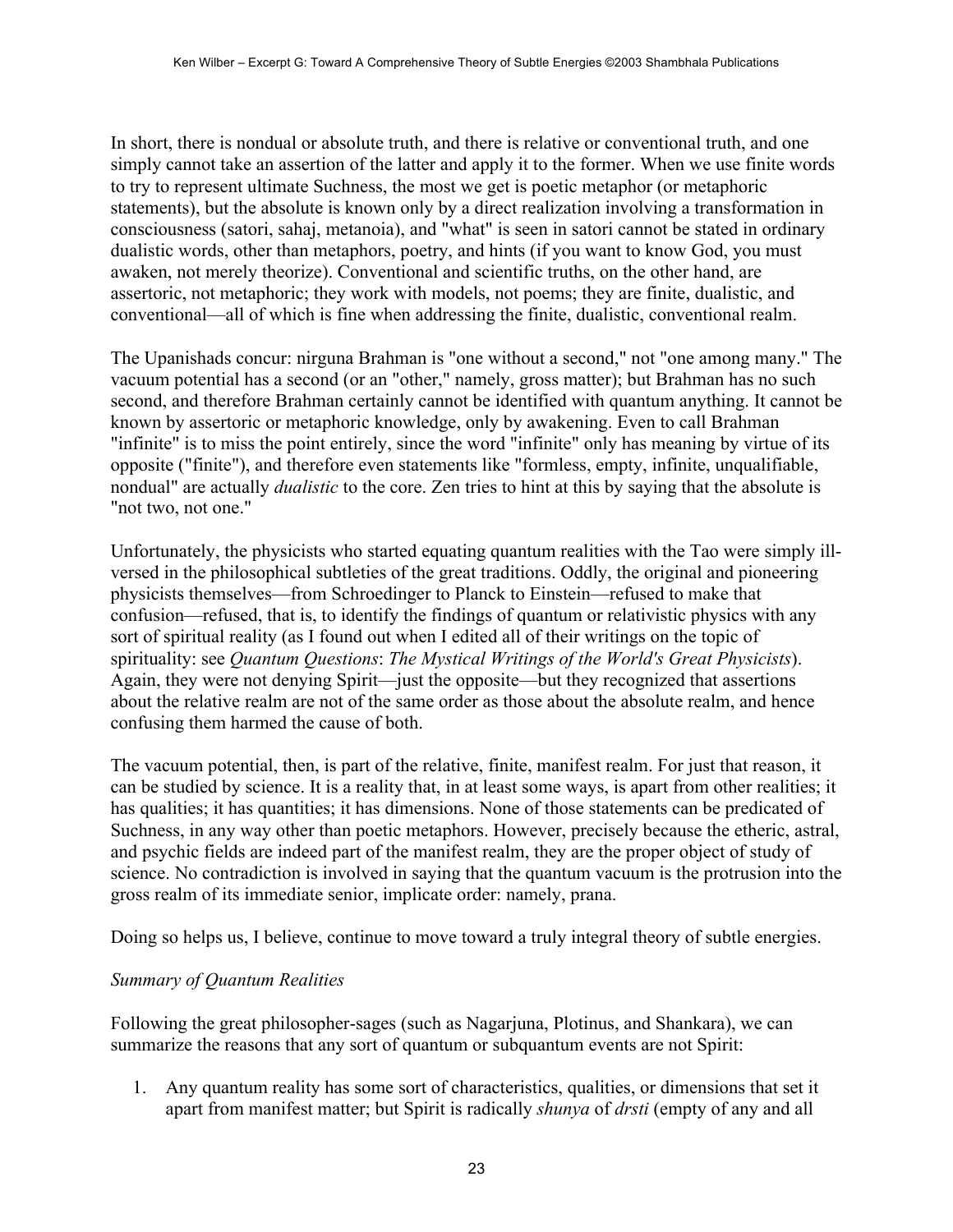qualities, including that characterization itself)—e.g., quantum vacuum has vast energy, spirit is unqualifiable.

- 2. Any quantum reality is different in some important ways from gross matter; but Spirit is not different from any manifestation, but is rather the Suchness or Isness of whatever arises.
- 3. Quantum reality has an opposite (e.g., non-quantum reality), but Spirit is radically nondual.
- 4. Spirit is dimensionless; quantum reality is merely in a different dimension.
- 5. And, most important, quantum material energy comes directly out of prana, not out of spirit (i.e., matter crystallizes out of spirit-as-prana, not spirit-as-spirit).

On the other hand, realizing that quantum-relativistic-gross events are the surface events or manifestations of an etheric energy field allows us to adequately account for these events in a way that is consonant with: the great wisdom traditions, the leading-edge of science, the body of knowledge of subtle energies, and their AQAL reinterpretation. Gross mass-energy is a surface manifestation of etheric fields, which are surface to astral-psychic fields, which are surface to causal, which is the mysterious first film on spirit's Original Face as it manifests a world, moment to moment to moment....

#### **Part III. Some Specifics of an Integral Theory of Subtle Energies**

### *Refinements*

I mentioned that we would go into the correlations of energies and consciousness according to the traditions such as Vedanta and Vajrayana; also the intricate topic of reincarnation or transmigration; and a finer taxonomy of subtle energies (involving family, genus, species).

Start with the correlations. Both Vedanta and Vajrayana have a very simple but very powerful map of the relation of *states* of consciousness, *levels* of consciousness, and *realms* of bodies/energies. I believe this scheme is essentially correct, even when retrofitted in AQAL terms. Briefly:

According to Vedanta/Vajrayana, there are *three* major states of consciousness, correlated with *three* major bodies (or mass-energy realms), and *five* major levels/structures of consciousness. The 3 states are waking, dreaming, and deep sleep. The 3 bodies are gross, subtle, and causal. The 5 levels/sheaths are the 5 koshas outlined earlier (gross material, emotional-pranic, mental, higher mental, overmental).

The relationships, in the average person, are as follows: the waking state, which possesses a material consciousness, is correlated with (and supported by) a gross body/energy. The dream state—which contains (or can contain) the 3 levels of emotional, mental, and higher mental—is supported by a subtle body/energy. And the deep sleep state, which contains an overmental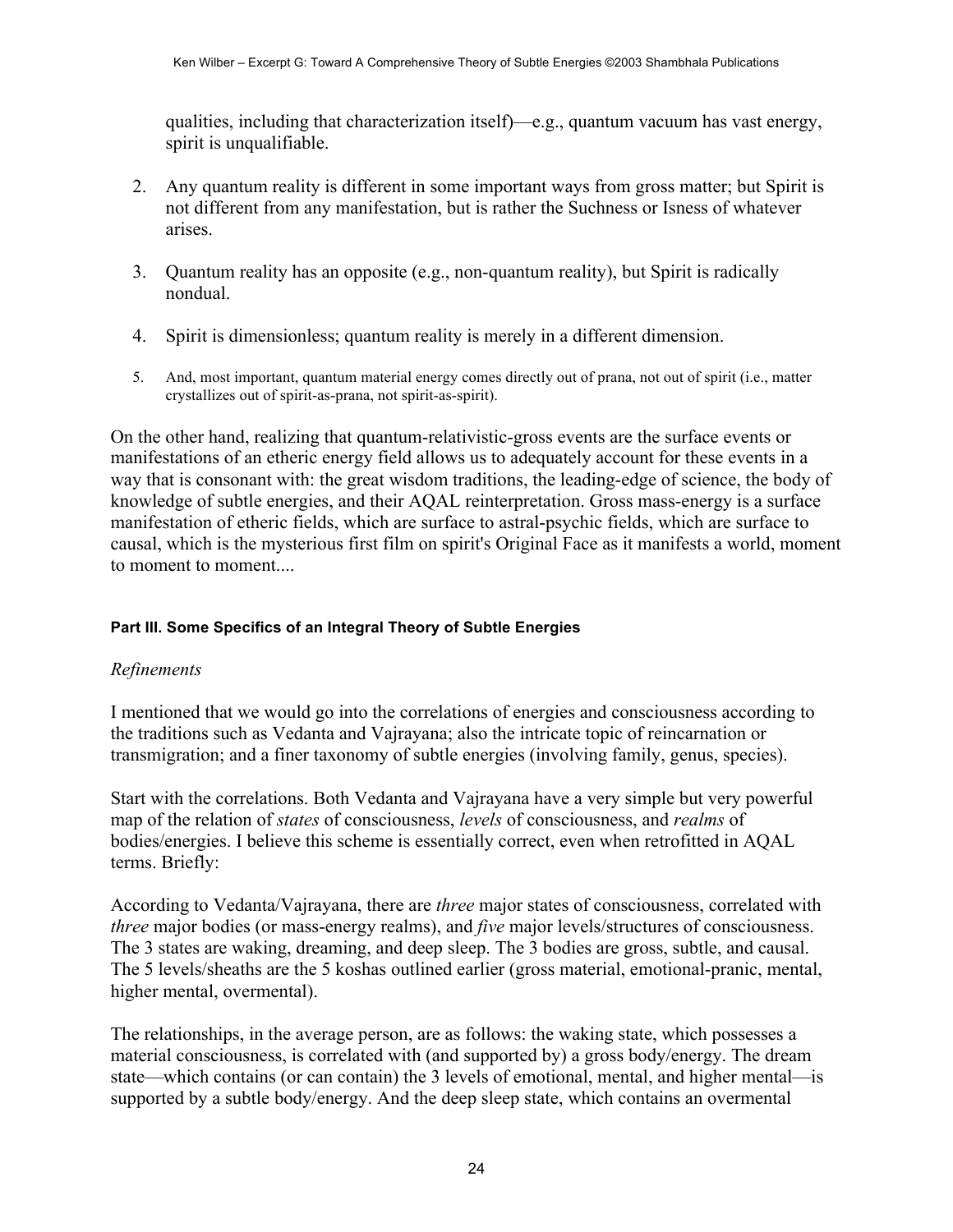consciousness, is supported by a causal body/energy. See Table 2. (And note: the states and stages of consciousness are UL; the bodies/energies are UR.)

The brilliance of this scheme is that it manages to relate structures of consciousness, states of consciousness, and energies in a simple, elegant fashion, a fashion that, in those essential respects, has yet to be improved upon. I have written at length about these correlations and why they are important for any integral psychology (see, e.g., Sidebar G, "States and Stages," posted on wilber.shambhala.com). Here I will again attempt a very brief summary.

| <b>State of Consciousness</b>              | Level/Stage/Sheath of Consciousness                   | <b>Body-Energy</b>                    |
|--------------------------------------------|-------------------------------------------------------|---------------------------------------|
| <b>Deep Sleep</b> (Formless)<br>(sushupti) | 5. Anandamayakosha<br>(spirit-bliss)                  | <b>Causal Body</b><br>(karana-sarira) |
| <b>Dreaming</b> (svapna-sthana)            | 4. Vijnanamayakosha<br>( <i>buddhi</i> ; higher mind) | <b>Subtle Body</b><br>(suksma-sarira) |
|                                            | 3. Manomayakosha<br>( <i>manas</i> ; mind)            |                                       |
|                                            | 2. Pranamayakosha<br>(emotional-sexual)               |                                       |
| <b>Waking</b> ( <i>jagarita-sthana</i> )   | 1. Annamayakosha<br>(sensorimotor)                    | <b>Gross Body</b><br>(sthula-sarira)  |

**Table 2.** *Correlations of States of Consciousness, Stages of Consciousness, and Bodies (or Energies)*

To begin with, why do Vedanta/Vajrayana maintain that the waking state contains one level of consciousness but the dream state contains 3 levels of consciousness? According to Vedanta/Vajrayana, the item that *most* defines the waking state is that you are aware of gross sensorimotor bodies: you can see rocks, trees, rivers, towns, cars, planets, etc., all of which are gross sensorimotor objects or bodies (hence, the gross realm). There are other things that you might be aware of in the waking state, but if you can see rocks, you are aware of the gross realm.

When you dream, however, you are not aware of rocks, trees, rivers, towns, or any other gross objects. You can, however, be aware of emotions, images, ideas, visions, archetypes, and so on in other words, the 3 middle levels of consciousness *can all appear in the dream state*, and that means that the 3 middle levels of consciousness can all be supported by same subtle body. (This is not to say that this subtle body/energy cannot be subdivided, which clearly it can, inasmuch as both Vedanta and Vajrayana do so; but it is to say that all forms of subtle energy are genera of this family [see below]).

When you enter the deep dreamless state, however, even those levels of consciousness and energy fall away, and there is only a vast, almost infinite overmental consciousness—a blissfulradiant and nearly formless consciousness (anandamayakosha)—which is supported by a causal body/energy (which Vedanta terms "causal" and Vajrayana terms "very subtle"; i.e., the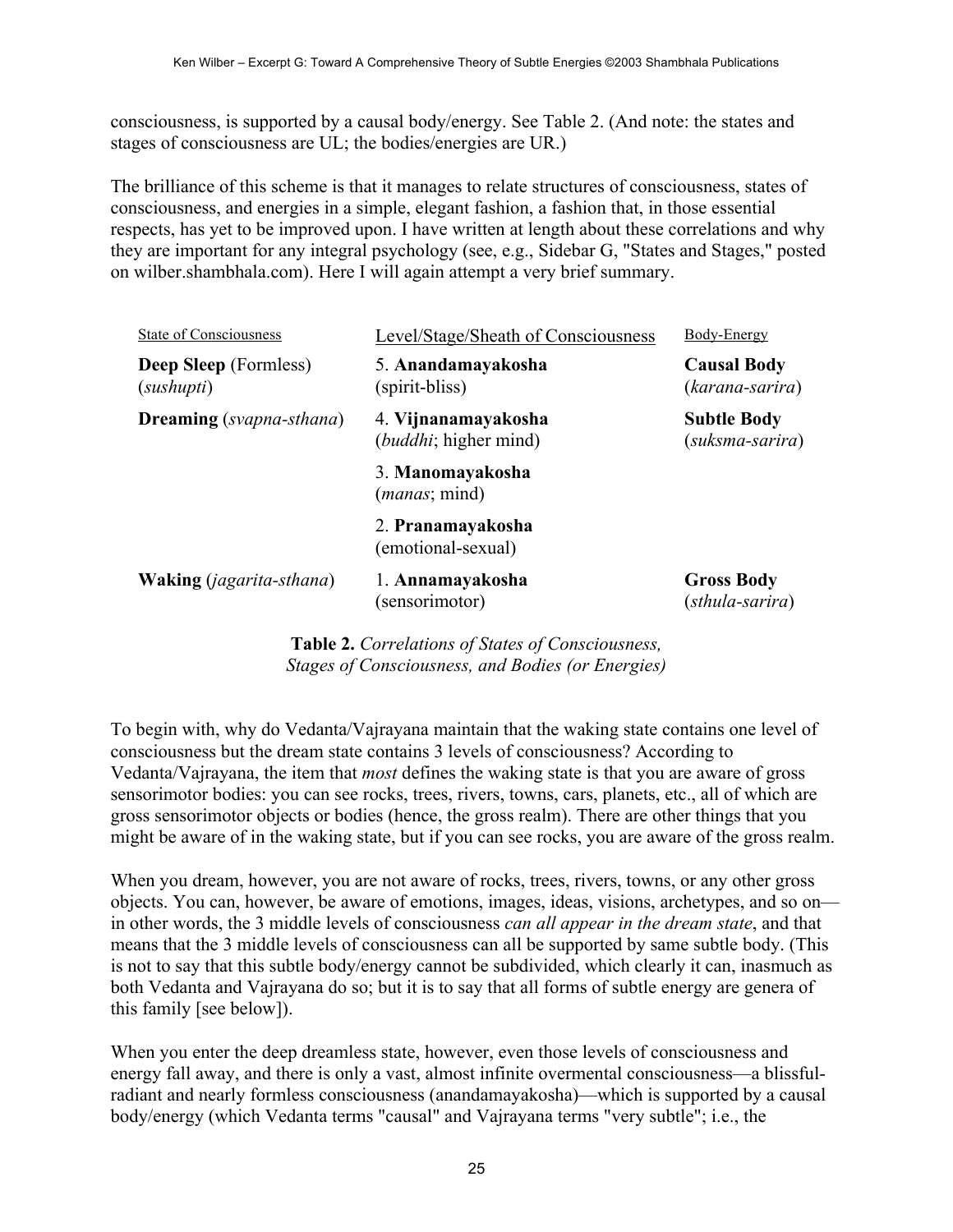body/energies for Vedanta are called gross, subtle, and causal; for Vajrayana, they are called gross, subtle, and very subtle; I will follow Vedanta, although it is clear that they are both referring to essentially the same phenomena, inasmuch as they both *explicitly* identify these states/bodies with waking, dreaming, and sleeping).

One of the many reasons that such a model is important is that it allows us to grasp some very intricate and otherwise confusing relationships among states and stages. It is hard to give an indication of the profundity of the Vedanta/Vajrayana accomplishment in a short summary, but let me use one quick example that might help. According to both Vedanta and Vajrayana, the states and their bodies/realms are *given* to a human from birth (and are fully present), but the levels or stages undergo *development* (and are not all present at birth).

Start with a few uncontested facts: an infant wakes, dreams, and sleeps—in other words, the infant has access to all 3 major *states* of consciousness. But an infant does not have access to all the major *stages* of consciousness (e.g., the infant does not have access to formal operational cognition, which emerges or develops during adolescence; nor does the infant have access to postconventional morality, nor to hypothetical reasoning capacities, nor to the orange meme, nor the green meme, and so on. The higher levels, such as manas and vijnana, have not yet emerged).

So if we look at the *contents* of an infant's dream *state*, what might we find? Whatever we find, it will not be contents from the higher *stages* of development: as research has made abundantly clear, the dreams of infants and children do not contain formal operational thoughts, nor postconventional impulses, nor turquoise visions, and so on. Rather, the contents of the various *states* are provided by the *stage(s)* of development that the person is at.

Thus, to use the simple 5-stage scheme, an infant has access to the 3 great states (waking, dreaming, sleeping) and their 3 associated body/energies (gross, subtle, causal); but the infant has developed only the first one or two levels of the 5 levels of consciousness: namely, the materialfood and emotional-pranic levels. The higher levels/stages (mental, higher mental, overmental) have not yet directly emerged. Therefore, the actual contents of the infant's waking and dreaming states will be provided by those first two levels of consciousness.

As the child grows, matures, and develops, and the higher level/stages begin to emerge, then the contents of those levels will provide the much of the content for the various states. By the time a person reaches early adulthood—and has developed, for example, formal operational cognition, postconventional morality, yellow values, etc.—then those contents can be found in both waking and dreaming states, as research has again repeatedly demonstrated.

Now, for both Vedanta and Vajrayana, the whole point of this scheme is that, when a person is highly evolved—or enlightened—then they have *consciously* and fully developed through all of the 5 levels/stages of consciousness; and therefore they can *permanently access* or Witness the waking, dream, and deep sleep states; such witnessing is called *turiya* (or "the fourth," meaning the fourth great state beyond waking, dreaming, sleeping); and then unite the empty unqualifiable Witness with entire world of Form (a nondual realization called *turiyatita* or *sahaja*: "spontaneous" and "just so").

This model allows us to see how an infant can have access to the 3 great states and bodies of gross reality, subtle reality, and causal reality—but not in any developed fashion that would allow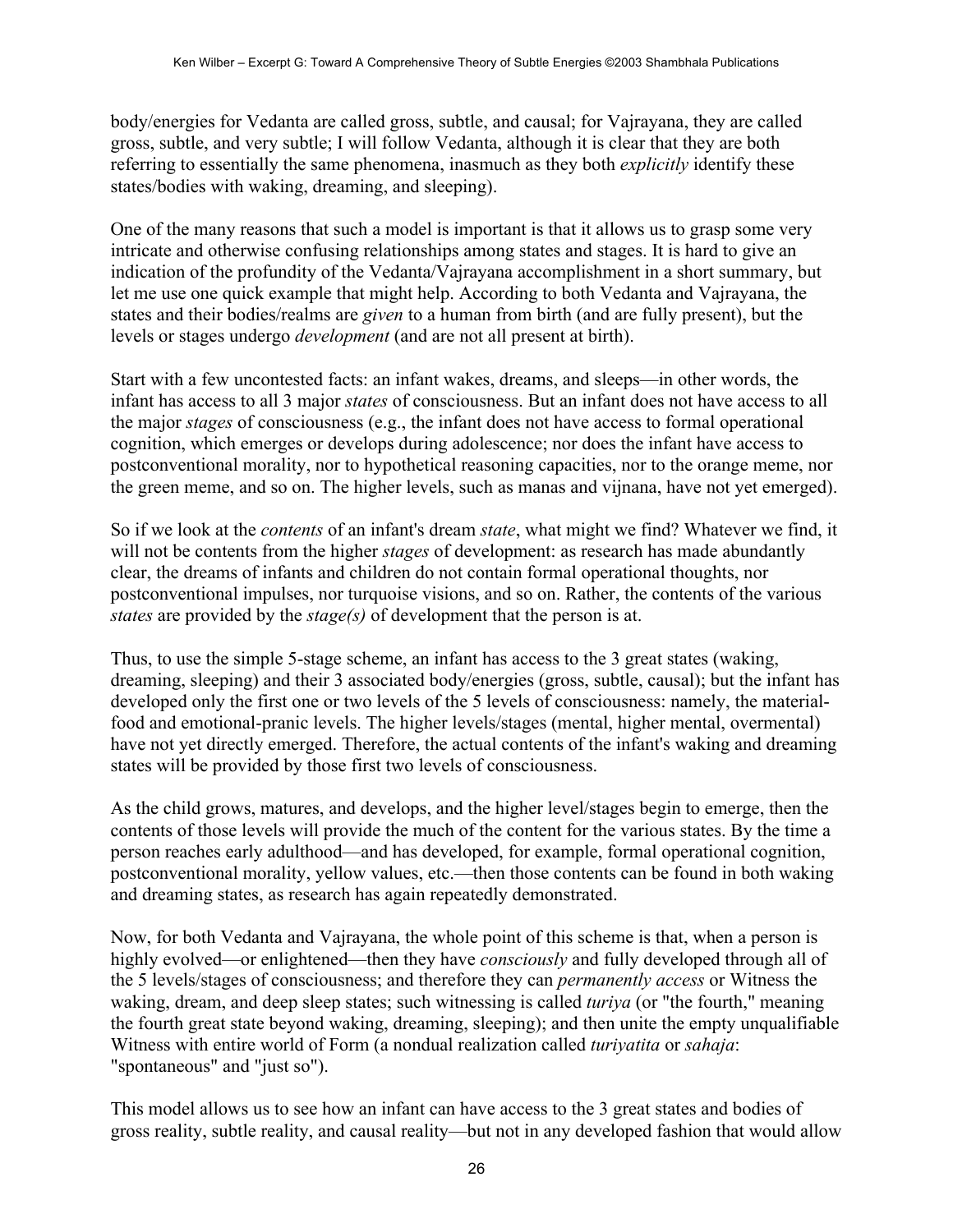it to permanently master those realms. Permanent realization and mastery demands development and evolution through the actual levels/stages, a development that converts "temporary states" to "permanent traits." Nonetheless, according to Vedanta/Vajrayana, all of the structures/stages/levels of consciousness—whether we say there are 5 of them, or 7 of them, or 12 of them, or more—are all variations on these 3 great realms of consciousness and their 3 supporting bodies or energies.

The reason that model is especially important for subtle energies is that it allows us to see why an infant would possess a gross energy field, a subtle energy field, and a causal energy field (because it wakes, dreams, and sleeps), but it would NOT possess the species and subspecies energy fields that go with the specific stages/levels of consciousness unless it has actually developed those stages. For example, an infant, like an adult, would possess the family energy fields of gross, subtle, and causal, but not the genus subfields such as T-1, T-2, etc.—in exactly the same what that the infant possesses the same general dream state as an adult, but does not yet contain, within that dream state, any thoughts from the stages of blue, orange, yellow, etc.

Forgive me for repeating myself, but the staggering brilliance of this scheme continues to just floor me. There are no other models even remotely like it in its explanatory capacities, and I have incorporated those aspects, virtually unchanged, in my own model of Integral Psychology. Needless to say, modern research allows us to complexify this basic scheme enormously—we now recognize at least 12 (or more) major levels/stages of consciousness, which exist in at least two dozen different developmental lines, none of which are covered by the Vedanta/Vajrayana model. But the extraordinary breakthrough insights are all contained in their pioneering discoveries.

## **A Refined Taxonomy of Subtle Energies**

Let us use the common "family, genus, species" scheme, combined with the terminology in Table 1, to summarize our (suggested) conclusions.

The three great families of energy are gross, subtle, and causal. (As necessary, we can add family turiya, and family turiyatita.)

- 1. The **family** gross-energy contains **genus** gravitational, electromagnetic, strong nuclear, weak nuclear.
	- A. The **genus** electromagnetic contains: **species** (1) cosmic rays, (2) gamma rays, (3) x-rays, (4) visible light, (5)infrared, (6) microwaves, etc.
	- B. The **genus** strong nuclear contains: **species** energies of (1) baryons, (2) hadrons, (3) mesons (etc.)
	- C. & D. (Likewise for any possible species in the **genus** gravitational and **genus** weak nuclear)
- 2. The **family** subtle-energy contains **genus** etheric (L-1, biofield-1), astral (L-2, biofield-2), psychic-1 (T-1), and psychic-2 (T-2)
	- A. The **genus** etheric ( L-1 or biofield-1) contains: **species** energies of (1) viral, (2) prokaryotic, (3) neuronal, (4) neuronal cord (etc.)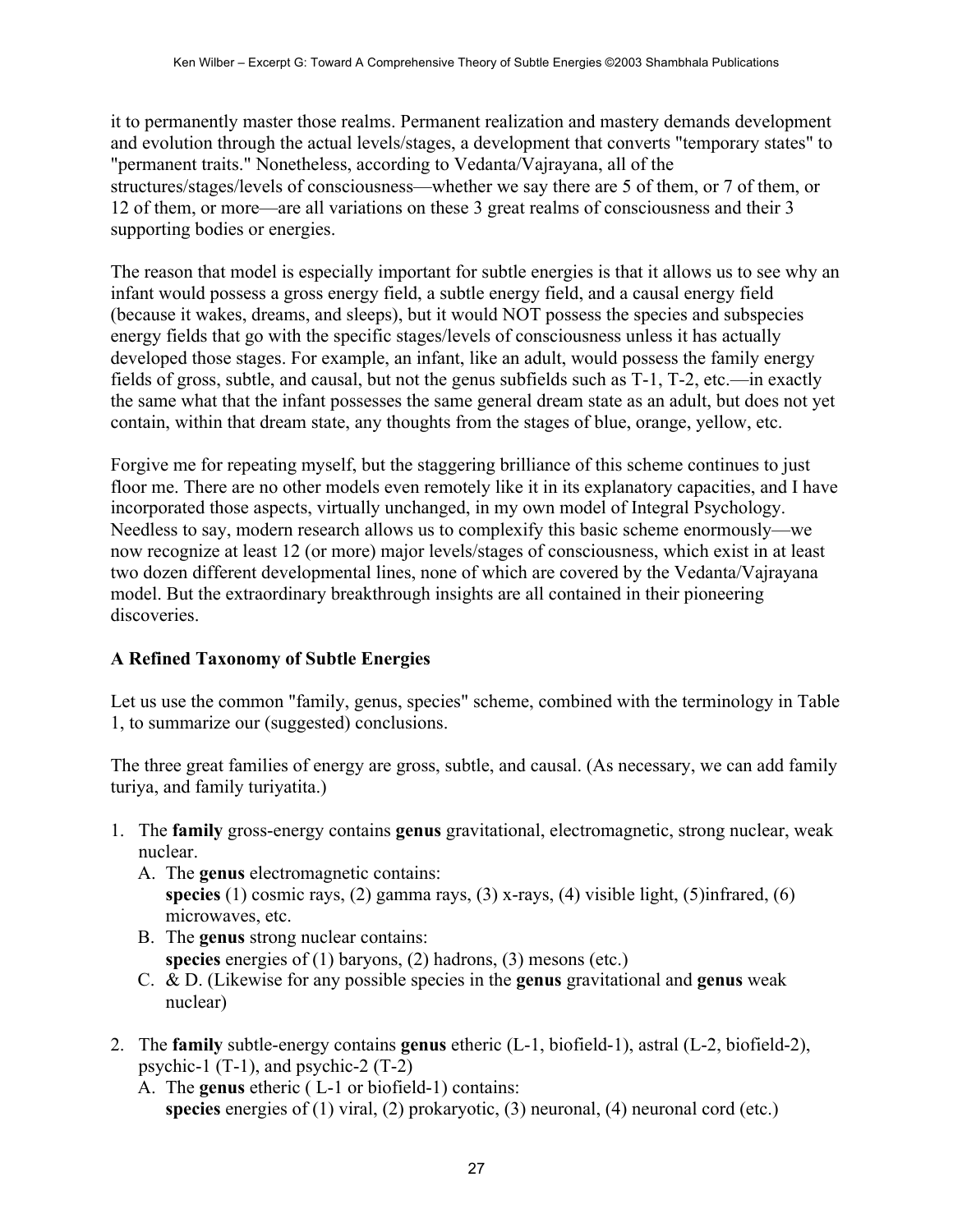- B. The **genus** astral (L-2 or biofield-2) contains: **species** energies of (1) reptilian brain stem, (2) limbic system (etc.)
- C. The **genus** psychic-1 (or T-1) contains: **species** energies of (1) red, (2) blue, (3) orange, (4) green (etc.)2
- D. The **genus** psychic-2 (or T-2) contains: **species** energies of (1) yellow, (2) turquoise, (3) coral (etc.)
- 3. The **family** causal-energy contains **genus** C-field (etc.)
	- A. The **genus** C-field contains: **species** nirvikalpa, jnana (etc.)<sup>3</sup>

Let me emphasize again that much of this is a matter of convention and semantics (including the number of levels we can reasonably postulate). This taxonomy is simply a series of suggestions as to what I believe is the minimum requirement to carry an integral theory forward.

Any good model open up lines of further research, and the integral or AQAL model is no exception. I have been developing many of these research agendas in conjunction with Bob Richards, co-founder of Clarus, Inc. and a vice president of Integral Institute. We would be glad to discuss these issues with interested parties.

### *Reincarnation*

We come now to the most controversial topic related to subtle energies, namely, reincarnation or transmigration. I am reluctant to even comment on it, because once you take sides in this issue, you alienate the other half of the audience.

My own belief is that reincarnation does occur; however, for the moment, I am more concerned with suggesting a proposed mechanism for such an occurrence, rather than arguing that it does or does not happen. Let us simply assume that it does, and then ask, how can that occurrence be squared with hypothesis #3, namely, that subtle energies are associated with complexifications of gross form? Upon death, clearly the gross form dissolves; what happens to the subtle energies if they are *tied* to those gross forms?

At this point, one simply chooses to decide whether reincarnation exists or not. If you believe that reincarnation does not exist, then the integral theory of subtle energies that I have presented thus far needs no further adjustments (not in relation to reincarnation, that is). If, on the other hand, you believe in reincarnation, then an integral theory needs to be able to incorporate that occurrence. It can do so if it adds one hypothesis, as follows:

### #4. *Complexity of gross form is necessary for the expression or manifestation of both higher consciousness and subtler energy*.

Hypothesis #4 introduces the possibility that the higher forms of consciousness and energy (i.e., higher than the gross-family realm) are not tied to complexifications of gross form *ontologically*  but rather as vehicles of the *expression* of subtler forms and energies in that gross realm itself. In other words, it is not that higher consciousness and energies are bound to the complexities of gross form out of ontological necessity, but that they need a correspondingly complex form of gross matter in order to *express* or *manifest* themselves in and through the material realm.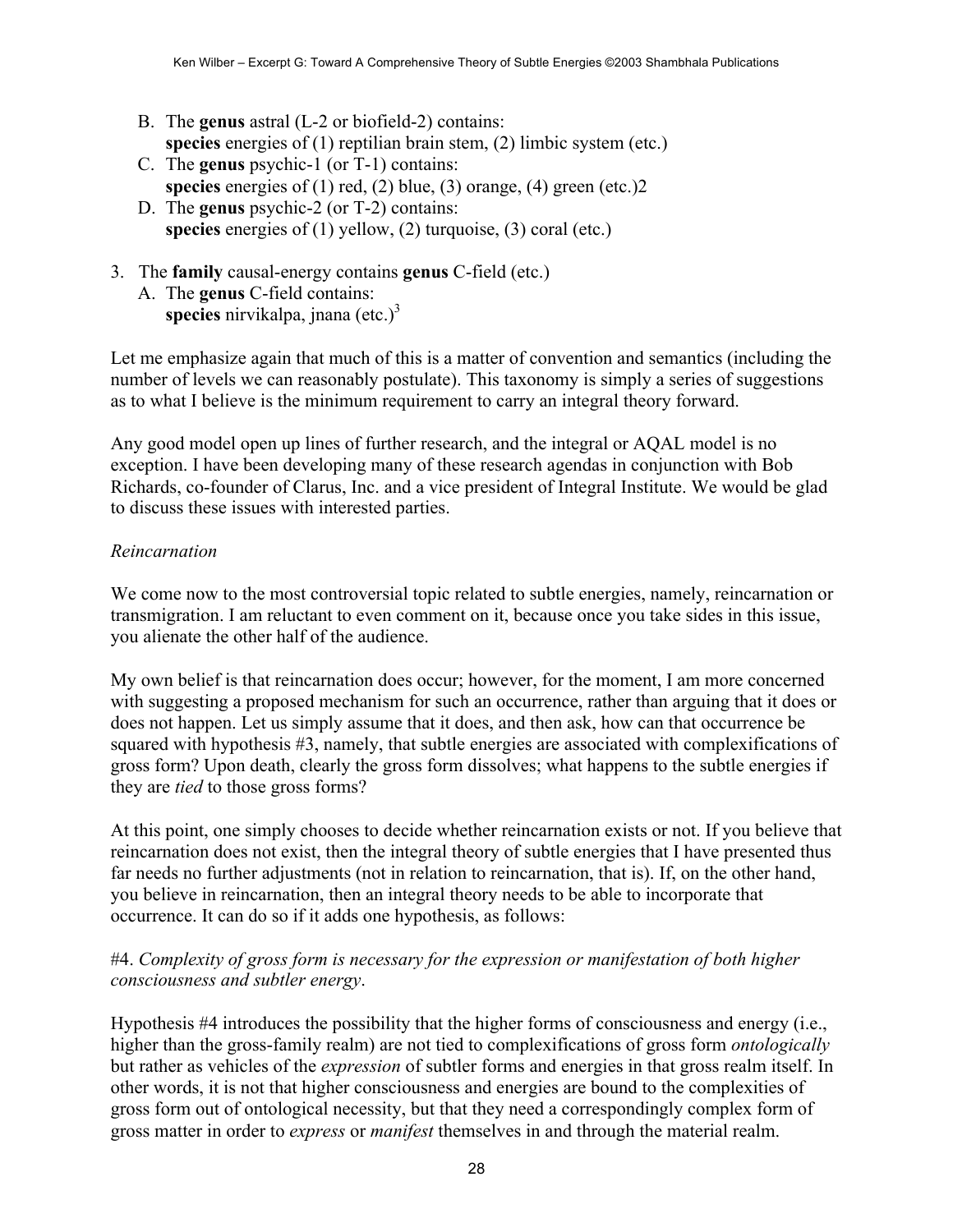The question of whether or not that is true is one thing; but if it is true, something like hypothesis #4 must be entertained. To avoid that hypothesis is to avoid the entire issue. For example, Francisco Varela et al., in *The Embodied Mind*, attempt to derive a spiritually attuned theory of consciousness that anchors consciousness firmly in the sensorimotor body—so much so that reincarnation, by their theory, is impossible. They present their theory as consonant with an updated Buddhism, but clearly it avoids this difficult issue. There is no way around something like hypothesis #4 if one wants to entertain transmigration.

With hypothesis #4, integral theory, at least in this particular regard, would revert to something closer to the traditional Vedanta/Vajrayana conception, but with a few major and important exceptions (which eliminate most of the metaphysical postulates required to drive the scheme, while still accepting the relevant data to be explained). 4 All we need note here is that it is exactly the bare essentials of the Vedanta/Vajrayana model, already incorporated into Integral Psychology, that can be outfitted with hypothesis #4 and used to drive a possible explanation of reincarnation. There is no question but that this increases the metaphysical baggage of any approach, but it can be done in relatively modest ways that, further, are open to a fair amount of actual empirical and phenomenological testing (which is *the* antidote to metaphysics).

The bare essentials of the Vedanta/Vajrayana model, with regard to reincarnation, are as follows. It is true that there is no mind without its supporting body, and no body without its guiding mind (where "mind" means "consciousness" and "body" means "mass-energy"; in other words, to put it in AQAL terms, every consciousness state/stage in the UL has a mass-energy-body correlate in the UR). In simple terms, for both Vedanta and Vajrayana, the gross mind has a gross body; the subtle mind has a subtle body; and the causal mind has a causal body. We can, in fact, simply refer to them as the gross bodymind, the subtle bodymind, and the causal bodymind.

According to Vedanta/Vajrayana, although there is never a mind without a body, the subtle bodymind can exist without the gross bodymind, and the causal bodymind can exist without either of them. Hence, although there is never a mind without a body, transmigration can occur.

There are several ways that, according to the traditions, that statement is true. One, *ontologically*, during involution—which is also essentially the path that is said to occur in the *bardo* realm of the reincarnating or transmigrating entity (see below)—when Spirit first throws itself outward, it creates a causal bodymind. The causal bodymind clearly exists without either a subtle bodymind or a gross bodymind, since neither of them have yet been created.

Two, phenomenologically, when you go to sleep each night and begin dreaming, the gross bodymind does not exist and you reside primarily as a subtle bodymind; likewise, as you pass into dreamless-formless sleep, there is no gross or subtle bodymind, only a causal bodymind; hence, *phenomenologically*, the senior bodyminds can exist apart from the junior bodyminds.

Three, in certain nonordinary waking states—such as out-of-the-body experiences (or "astral travel")—one exists in a subtle bodymind, not merely a gross bodymind. And in formless meditative states, one exists in a causal bodymind, not a subtle or gross bodymind.

The traditions therefore maintain that upon physical death, as the gross bodymind dissolves, the soul, existing now in its subtle state and actually supported or carried by a very real but subtle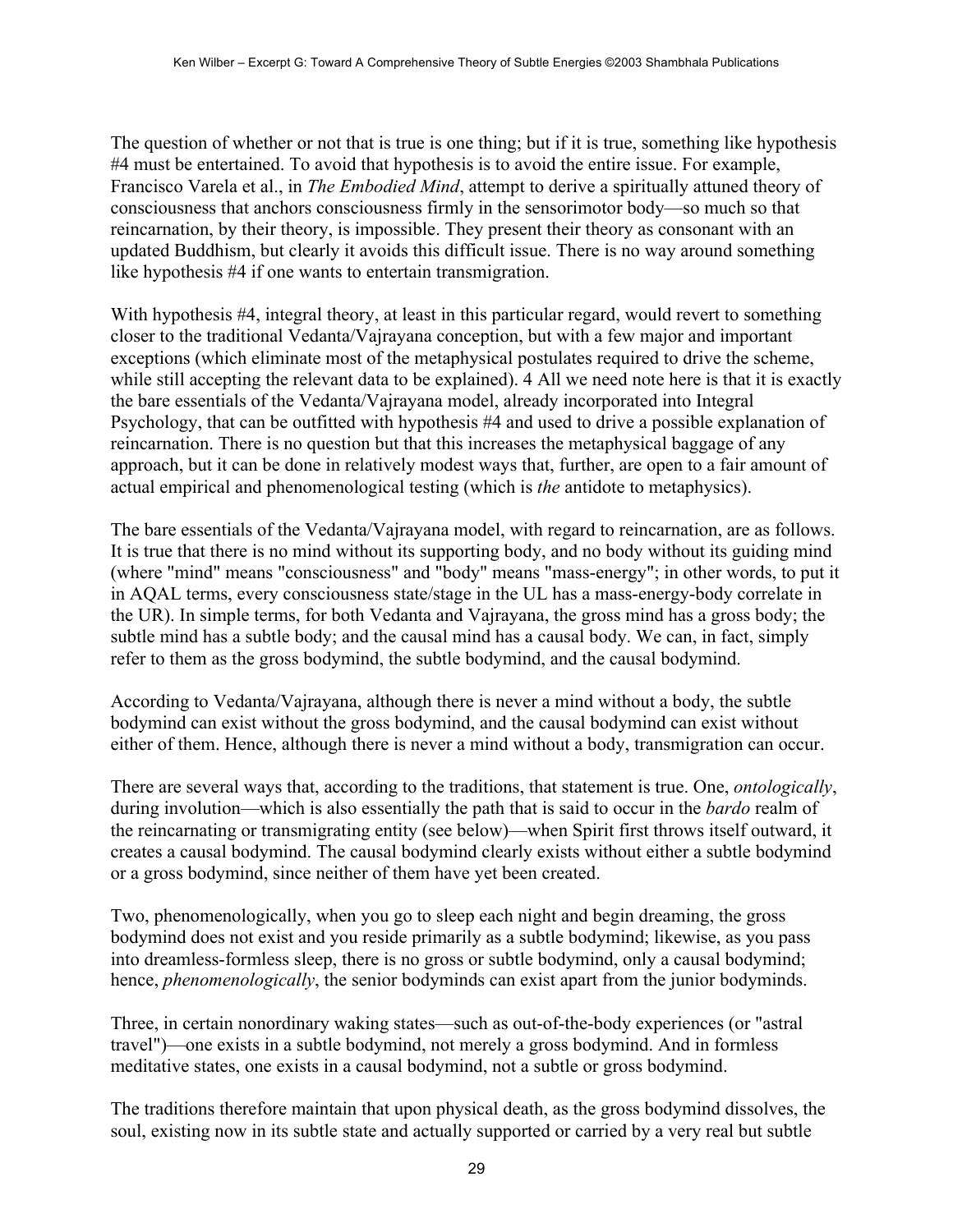energy (or subtle body), transmigrates through a series of bardo realms or stations, until various karmic factors incline it towards the assumption of a new gross bodymind, whereupon rebirth in a physical body occurs.

Thus, the overall subtle body/energy (i.e., the *family* subtle-energy) is said to support various minds or states and stages of consciousness, including: (1) the dream state in all humans; (2) meditative states with form (e.g., savikalpa samadhi); (3) various nonordinary states (e.g., out-ofthe-body experiences, near-death experiences); (4) and the bardo realms of transmigration.

This is why, for example, if, during one's lifetime, one practices meditation and learns to enter the dream state with awareness (lucid dreaming), it is said that one can then control to some degree one's actual bardo course of rebirth, because to master one is to master the other: they are essentially the same realms.

Hypothesis #4, then, involves the suggestion that a subtle consciousness, supported by a very real but subtle mass-energy, does not itself depend for its *essential* existence on the gross realm, although it does require a specific degree of complexification of gross matter-energy *in order to manifest* in the gross realm. If hypothesis #4 is true, then we would have warrant to say that this is why these subtler dimensions, although created and existing *in potentia* during involution, cannot actually manifest themselves until evolution in the gross realm reaches a required degree of complexification. Increasingly complex vehicles are required for increasingly higher realms; when these higher realms manifest, they are not apart from the complexification of form, but shine through them and by virtue of them: again, even with hypothesis #4, we would say that the higher realms are not actually above matter, but within matter. The difference with hypothesis #4 is that it adds: the higher realms, when they manifest, manifest within matter, but in themselves, they can exist without gross-family matter.

Thus, etheric energies cannot manifest until gross matter assumes the complex form of a living cell (a quark is not complex enough to "contain" or funnel etheric, psychic, or causal energies). As gross form continues to complexify—driven by the fact that even the stones cry out and reach for God—then increasingly subtler dimensions of both energy and consciousness can shine through them, until the entire Kosmos shines with the radiance of the Spirit that is their Source and Suchness.

Accordingly, a subtle bodymind can migrate from one gross bodymind manifestation to another gross bodymind manifestation, much as heat can pass from one material object to another; but it requires a complex gross bodymind to manifest—and further, any truly *integral* spiritual realization would require the enlightenment of the gross bodymind, the subtle bodymind, and the causal bodymind—which is surely why the traditions maintain that only humans (and not angels, not gods, not demi-gods) can realize enlightenment. Only humans have all three bodies.

The fact that the subtle (and causal) bodymind can transmigrate the gross bodymind is indeed metaphysical; but the fact that these subtle energies are postulated as real, concrete, detectable, often measurable—if subtler—energies, stops the whole conception from spinning off into the vaporware of pure metaphysics. If you read hypothesis #4 in conjunction with the first three hypotheses, I think you will see that they are at least consistent with each other; and thus I believe that an integral theory of subtle energies can accommodate the existence of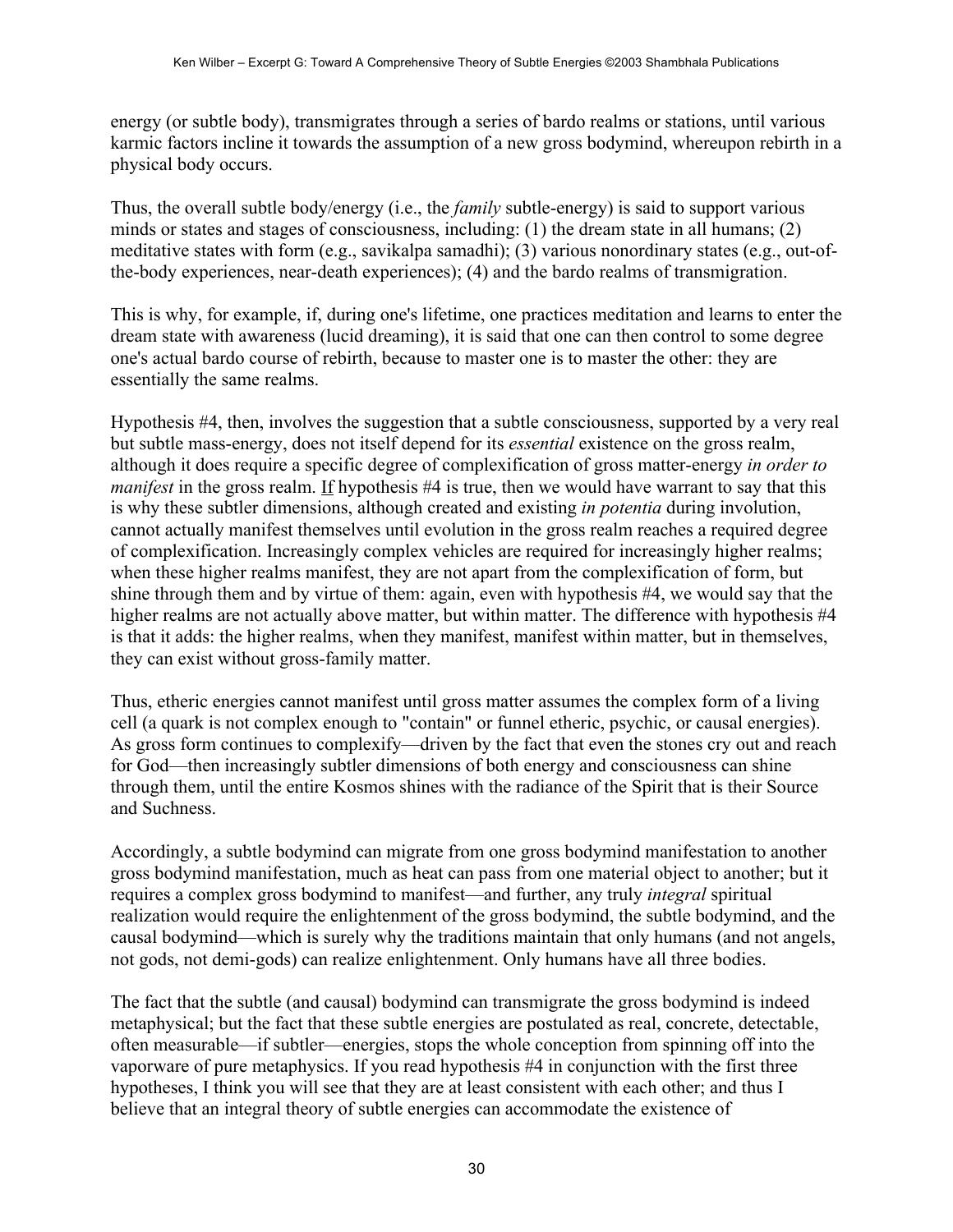transmigration, if we decide, on other grounds, that there is enough evidence to conclude that transmigration occurs.

#### **The Chakras**

In my opinion, the real test case of any theory of subtle energies is whether it can adequately explicate the chakras. The chakra system is both beautifully simple and bewilderingly complex, but the basics need to be fully accounted for by any theory of subtle energies.

Let me begin a suggested elucidation by referring to figure 10. Here we can see the relation of the three major family-energies in the *human* compound individual. Even in infancy, as we have seen, a human being wakes, dreams, and sleeps, and therefore even an infant has access to gross, subtle, and causal realms (although the specific contents of those realms will be supplied by the stages of development).



**Figure 10.** *The 3 Major Family Energies Present in a Human From Inception*

This is indicated in the figure. Even though these three family-energies emerged or manifested only during the course of evolution, by the time of human emergence, all three family-energies are therefore intrinsic to a human holon. That is, gross family-energies emerged with the Big Bang; subtle-family energies emerged with living cells; and causal-family energies emerged with triune brains. Because each stage transcends-and-includes its predecessors, all three familyenergies come with a human body (which is, in fact, a conjoining of three bodies).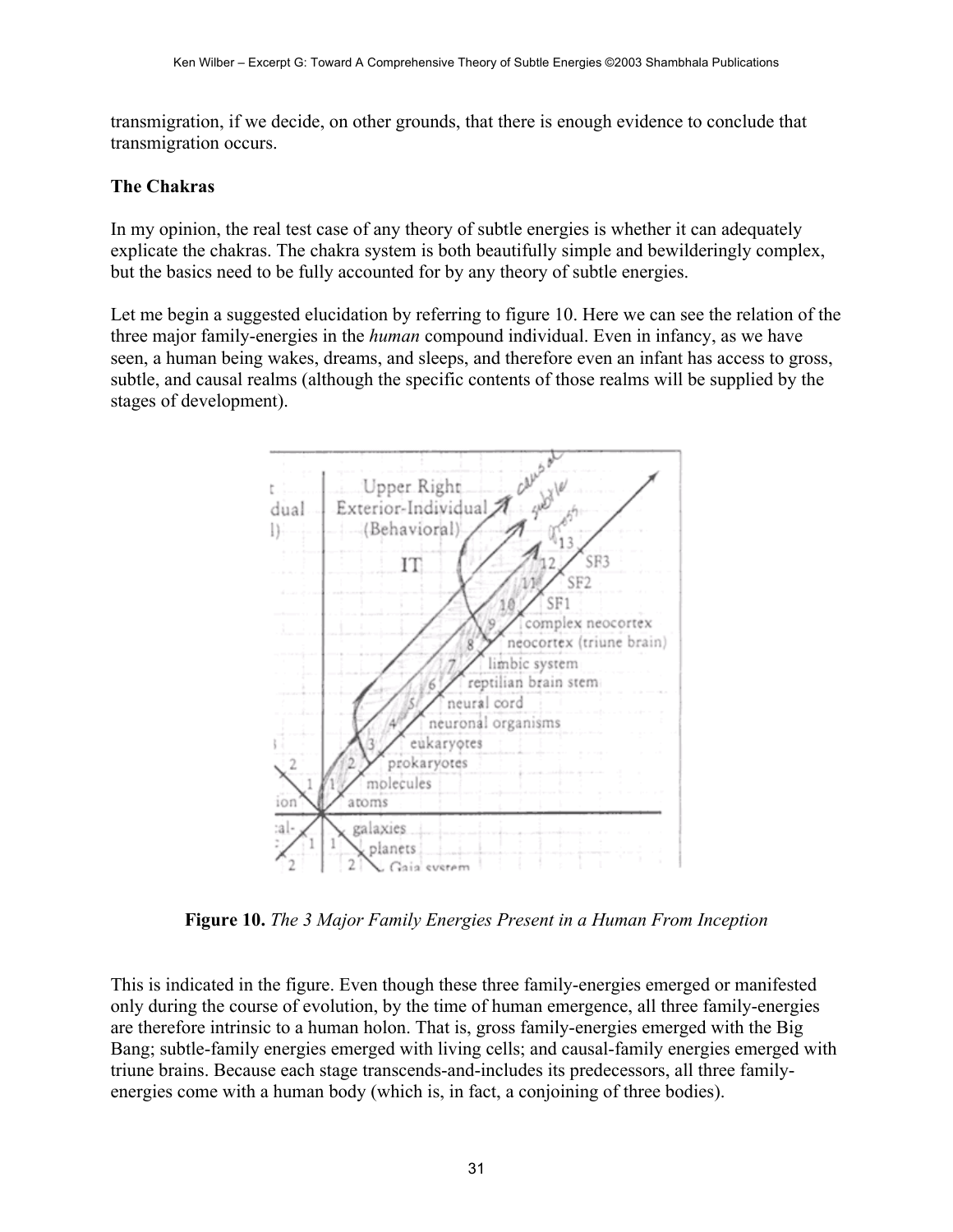Therefore, even an infant human possesses waking, dreaming, and sleeping states, as well as correlative gross, subtle, and causal family-energies—even though, again, the contents of those consciousness states will be supplied by developmental stages, and the genus and species of subtle and causal energies will likewise be supplied by the specific stages of development (e.g., only as the human develops concrete operational and formal operational thinking will the T-1 fields begin to light up, etc.).

This means that, if the great traditions were really alive to these realities, they would maintain that the chakras represent or contain *both* the three great bodyminds (because all three states/bodies are present from infancy) AND the various stages of consciousness development. In other words, *each chakra* contains gross/subtle/causal energies, AND each chakra is a *stage* of development or evolution of consciousness.

Needless to say, that is exactly what we find. There are dozens, perhaps hundreds, of variations on the chakra system found in the different traditions. I will again give merely an extremely abbreviated treatment, and simply use one example: the overall summary of the chakras given by Hiroshi Motoyama. (In the following quotes, I have substituted "subtle" for "astral," which is a mere semantic shift to be consonant with the terms we have been using; the meaning is unaltered.)

On the one hand, the chakras are indeed *stages* of evolutionary unfolding: "During spiritual growth, a person must ascend the evolutionary ladder through these dimensions step by step, gradually increasing his awareness of the higher realms." 5

Now for the hard part. Each chakra must also contain gross, subtle, and causal *energies and* their correlative consciousness *states* (because even in the lowest stage of development—the first chakra—an infant wakes, dreams, and sleeps, and possesses a gross, subtle, and causal body). In other words, in addition to being a specific stage of development, each of the 7 chakras must contain three body/energies and three mind/states. Motoyama: "The chakras are the centers of the body's energy systems, which exist in each of the three different dimensions: gross, subtle, and causal." That is, *each* chakra has those three dimensions, which is why each chakra acts as an intermediary between the gross, subtle, and causal energies circulating at that chakra: "The chakras act as intermediaries between the three dimensions [gross, subtle, causal], and can convert the energy of one dimension into that of another."

Each of those 3 energy/body dimensions, *at every chakra*, also has its corresponding mind (i.e., a version of waking, dreaming, and sleeping states, correlated with gross, subtle, and causal energies, so that each of the 7 chakras contains gross bodymind, subtle bodymind, and causal bodymind). Therefore, each chakra acts as the intermediary not only between the 3 different types (or families) of bodies/energies present at each chakra, but between the 3 minds (or 3 great consciousness states) and their 3 corresponding bodies/energies *at each chakra*. Thus, each of "the chakras are also intermediaries between the physical [gross] body and [gross] consciousness, between the subtle body and [subtle] manas, and between the causal body and [causal] karana, that is, between the body and the mind of each dimension" (i.e., between the consciousness/state and the body/energy of the 3 great realms present at every chakra). 282

At the same time, as development or evolution occurs, each of the 7 chakras can be awakened and entered with consciousness, at which point they function as actual *stages* (or "steps," as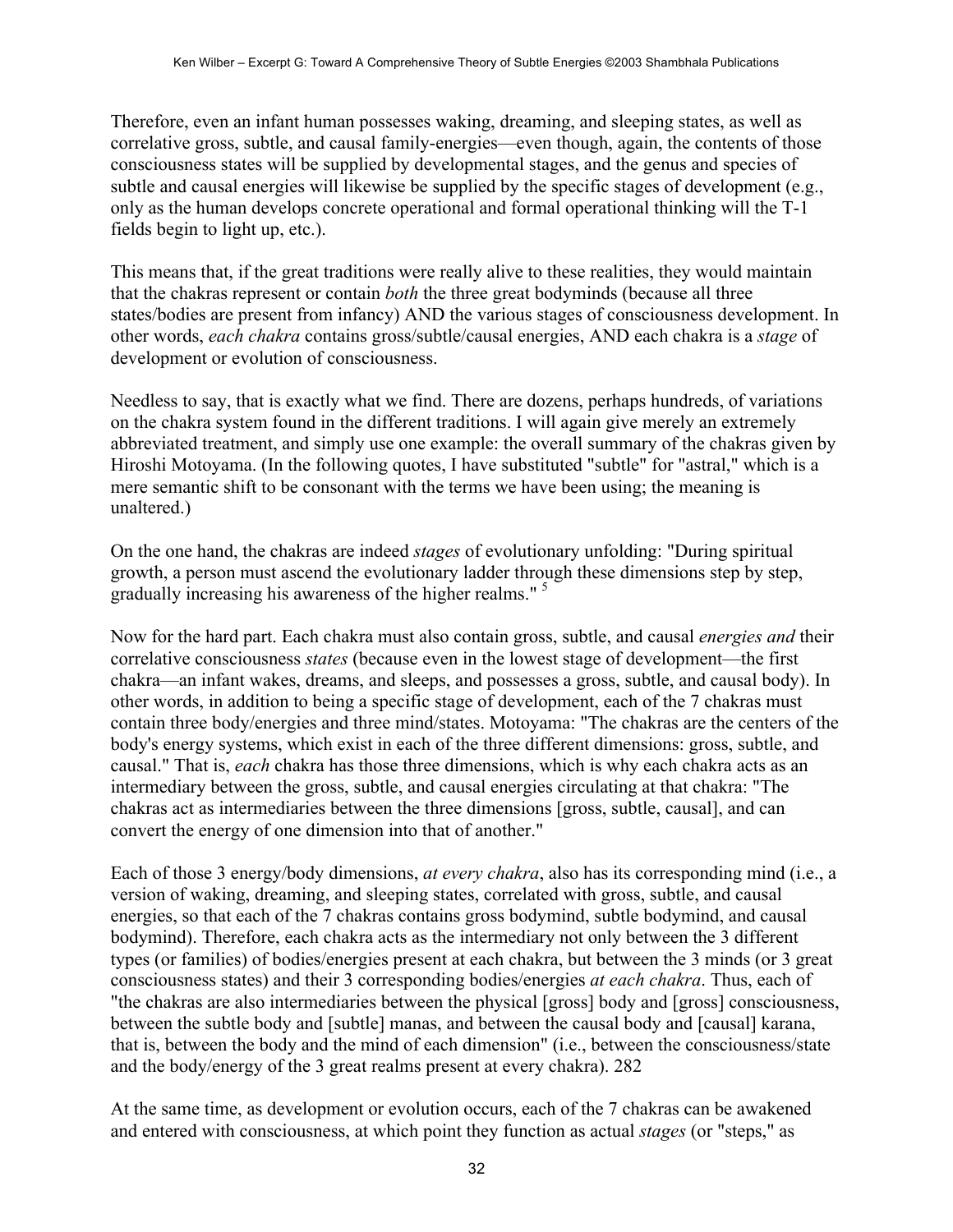Motoyama calls them) of evolution. The overall picture of the chakras, then, is quite sophisticated, and, exactly like the Vedanta/Vajrayana "bare essentials" model of 3 states, 3 bodies, and 5 levels, the chakra system covers virtually all of the important bases. As a matter of fact, it is simply a slightly expanded version of that model, with 7 levels instead of 5.

But the overall picture is consistent: the 7 chakras are 7 levels/stages of development or evolution. Each of those levels exist in three major dimensions: gross, subtle, causal. In the gross dimension, the chakras are associated with bodily organs and systems, such as the genitals, the solar plexus, the heart, the larynx, and the pituitary gland. In the subtle dimensions, the chakras appear as they are most often depicted, which is as subtle centers of energy and consciousness aligned along the spine (with secondary meridians as found in, e.g., acupuncture). In the causal dimension, the 7 stages themselves are so subtle and so ethereal they are starting to loose definition, but they are still present as the causal ground and support of all of the junior levels and dimensions—what Vajrayana calls "the very subtle chakras."

This means that each of the 7 chakras has a gross, subtle, and causal energy dimension. At Motoyama points out, each chakra acts as a transforming station between those 3 energies as they appear at its chakra (e.g., the throat chakra can convert gross energy from food into subtle energy, or convert causal energy into subtle energy, and so on). *Further*, each chakra mediates the energy/body with the consciousness/mind at its chakra (e.g., the throat chakra mediates the gross, subtle, and causal energies with the waking, dreaming, sleeping states *at that level*). In other words, each chakra contains, at its level, the family-gross bodymind, the family-subtle bodymind, and the family-causal bodymind; and it mediates both those 3 energies with each other AND the various energies with their corresponding minds.

*Therefore*, and lastly, each chakra also represents a stage of development or evolution (the chakras are a variation on the Great Chain of matter to body to mind to soul to spirit) and, accordingly, each chakra is a transforming station that mediates between the great states of consciousness (waking, dreaming, sleeping, all of which are present from infancy and present at all of the chakras) and the actual contents, features, genus and species of both energy and consciousness as evolution or development occurs through those *7 major stages* or levels. The genus and species of consciousness and energy are *not* fully present or manifest at infancy, and consequently development is the emergence and maturation of 7 levels of both consciousness and its 7 correlative signature energies or bodies (or genus and species energy-fingerprints at each of the 7 chakras). I will pursue some of these details in an endnote for those interested.  $\delta$ 

As I said, the chakra system is both beautifully simple and bewilderingly complex, but in the last analysis, it is the simplest model that can adequately handle three things that we know exist: states of consciousness, stages of consciousness, and their associated energies, all of which can rather seamlessly be woven together with such a model. At this point, anything more is likely unneeded; anything less is likely inadequate.

### **Part IV. Some Comparisons with Other Theorists**

This section uses an AQAL index, coupled with the suggested taxonomy of subtle energies, to suggest how most of the pioneering theorists and researchers in subtle energies have provided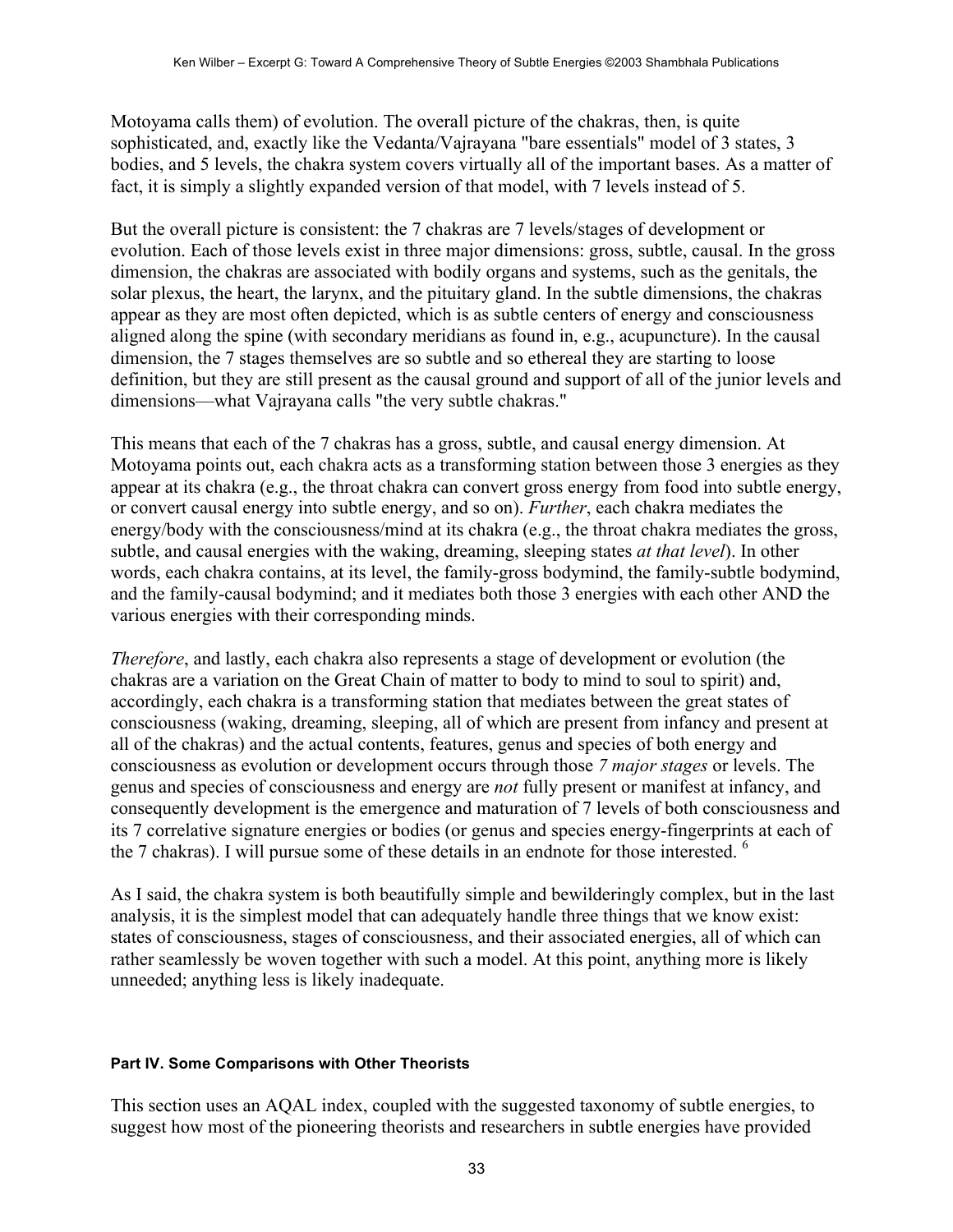invaluable pieces of the overall puzzle. Bringing these pieces together into an integral theory of subtle energies is therefore, I believe, a very real possibility at this time, exactly along the lines suggested in the foregoing sections. I hope that enough of the "bare essentials" of this integral theory have been presented in the previous sections to give a general idea of how such a synthesis can be effected, along with the major confusions that, in my opinion, must be addressed before any such theory can succeed.

The major theorists addressed include Rupert Sheldrake, Michael Murphy, William Tiller, Allan Combs, Robert Becker, Deepak Chopra, Hiroshi Motoyama, Marilyn Schlitz, Larry Dossey, and Gary Schwartz, among others. I am a great fan of all of those theorists, and much of this integral theory has been developed over the years in discussion with many of them. This section deals with the technical details, but because no new major concepts are introduced that are not already outlined in the forgoing sections, and I will pause the presentation at this point. Beginning perhaps as early as April, Integral Institute will be opening its doors for membership in this and similar discussions. A subtle energy domain is planned, hosted by Bob Richards, that you might find interesting. Please stay tuned to integralinstitute.org for details.

#### **Notes**

**1** In short, each probability wave in the AQAL matrix has both interior consciousness and exterior form and mass-energy, and these exterior forms span the spectrum from gross massenergy to subtle mass-energy to causal mass-energy (with genus and species like gravitational, nuclear, etheric, astral, psychic, etc. [see below]). Of course, each holon also has cultural and social dimensions, and the social dimension—or the interobjective dimension, the dimension of collective form—also has its collective energy fields, but again, we are here focusing on individual holons.

This "mass-energy" side of the holon is why the traditions often refer to these aspects as *bodies*  with actual *energies*—that is, some form or type of "matter" (gross to subtle to causal) with its corresponding *energy* (as with "gross body, subtle body, causal body"), and these bodies are the matter-energy support for the various states of consciousness. Thus, these traditions (e.g., Vedanta, Vajrayana) specifically include BOTH a mind or consciousness component and a body or matter-energy component, and they explicitly state that you cannot have one without the other. As we would put it, each interior consciousness or "mind" (UL) is always inseparable from ist corresponding energy or "body" (UR): thus, gross bodymind, subtle bodymind, causal bodymind.

In an AQAL framework, we have this: There is a given actual occasion, or a given individual holon. Seen from the exterior, that holon has a discernible form or pattern; it is a morphic unit. Those forms are not limited merely to gross forms. In the dream state, for example, you can see all sorts of entities, things, events, illuminations, images of people, and so on. Those are not gross forms, they are subtle forms—but forms nonetheless; they are the UR quadrant in the dream state.

In evolution, forms at a particular level of gross complexity take on a correspondingly complex energy pattern: the greater the degree of complexity, the subtler the corresponding energy. This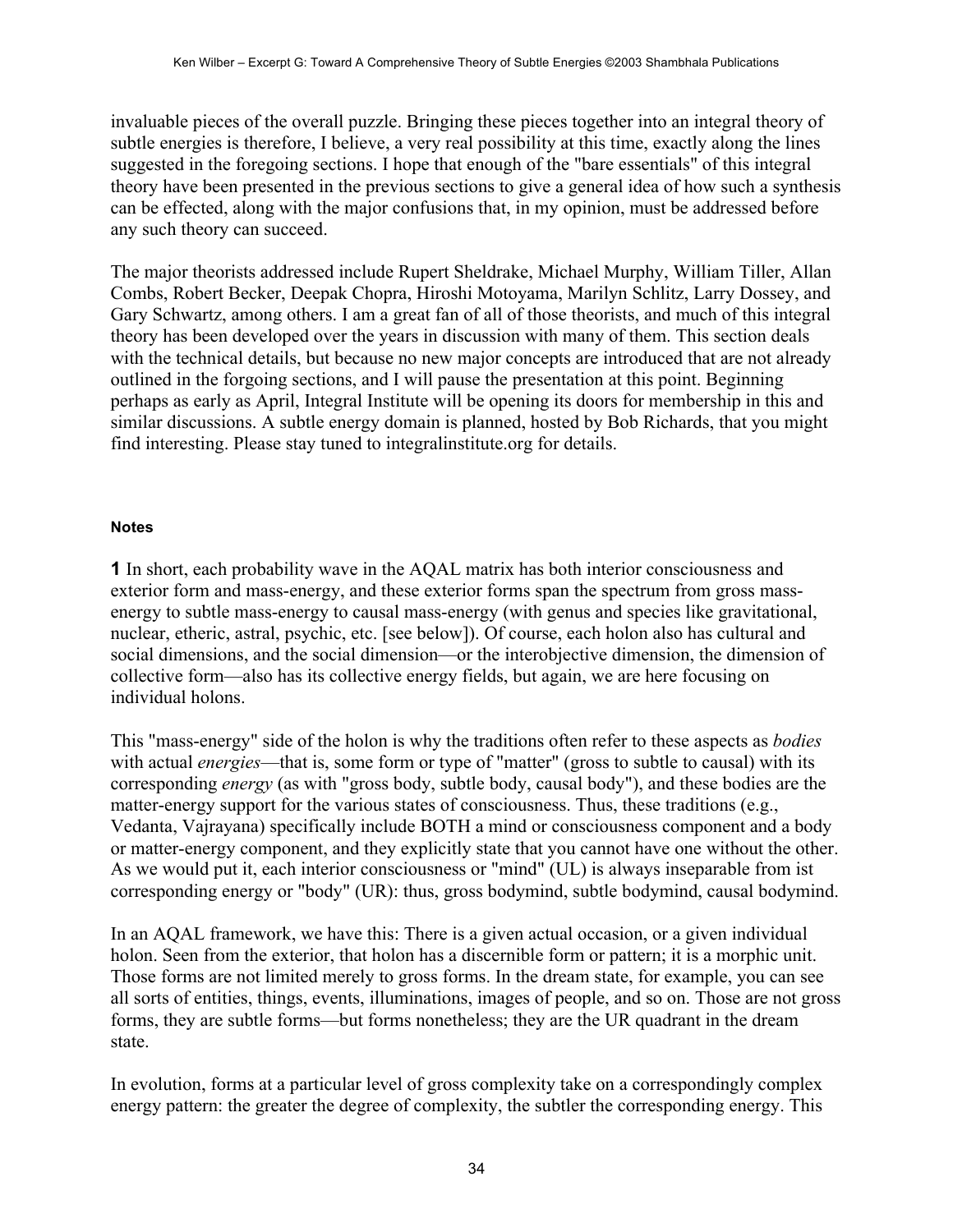spectrum of matter-energy is the UR quadrant, running from gross to subtle to causal massenergy (with all sorts of subspecies—electromagnetic, etheric, astral, etc.).

But matter, form, and energy are how the individual holon looks *from the exterior*. All energy is some version of frequency per time interval (or space per time)—that is, energy itself is essentially of the "it" dimension. But the interiors of holons are not experienced as cycles per second, or possessing a wavelength of 6 microns, or repeating 2,000 times a second. Those are all third-person terms of the it dimension—a very real dimension (i.e., the UR). But the interiors do not consist of cycles per second or space with extension, but of feelings with intention, experiences with vivid emotions, lived awareness, felt consciousness (i.e., the UL). When a person says, "I'm running low on energy," she means she is running out of intention, not running out of extension.

Of course, the energy states of the body (gross, subtle, or causal) can indeed be felt, but those feelings are interior apprehensions, not exterior forms. Both exist—feelings and forms—in all holons; but it's important not to conflate them. What we might call *subtle materialism* (or the reduction of all interior consciousness to exterior subtle energies) is just as common as *gross materialism* (the reduction of all interior consciousness to exterior gross energies).

That is why we summarize this as: in evolution, the greater the degree of gross complexity (in the UR), the subtler the corresponding energy (in the UR), and the greater the interior degree of consciousness (UL)—and none of those can be reduced to the others.

**2** This means that the mental or UL states and/or stages—such as the red meme, the blue meme, moral stage 4, conop, and so on—would have their own micro-energetic fingerprints or signature energy patterns. Red, blue, orange, etc. are the UL holons; the species energy signatures are the UR correlates that I am referring to in this taxonomy, but we don't have names for them yet. The same is true of the species energy in the genus T-2, and, indeed, for many of the individual and collective energy signatures in the AQAL matrix.

**3** Again, as with note 2, this means the energy signatures of those consciousness states. Nirvikalpa and jnana are the UL correlates of the species energies here.

**4** What we call "involutionary givens" are accepted by Integral Post-Metaphysics, since it is theoretically impossible to do away with all of them; see Excerpt A, posted on this site. The point is to postulate the fewest such "metaphysical" givens in order to get a Kosmos going, because metaphysics hides from validity claims, and thus metaphysics is open to—and almost always infected with—power drives.

**5** The following quotes are from *Theories of the Chakras*, pp. 21, 281, 282.

**6** To give several details: the infant at birth has all 7 chakras, particularly in their gross forms, but the higher chakras are largely dormant (particularly in their subtler forms). Each chakra contains or transduces a waking, dreaming, and sleeping state; and each chakra has a corresponding gross, subtle, and causal family-energy surging through it (although, again, the higher chakras are relatively dormant, and the genus and species energies are relatively dormant). As growth and development occurs, successively higher chakras are awakened, although, inasmuch as each chakra exists in a gross, subtle, and causal dimension, those dimensions can sometimes develop